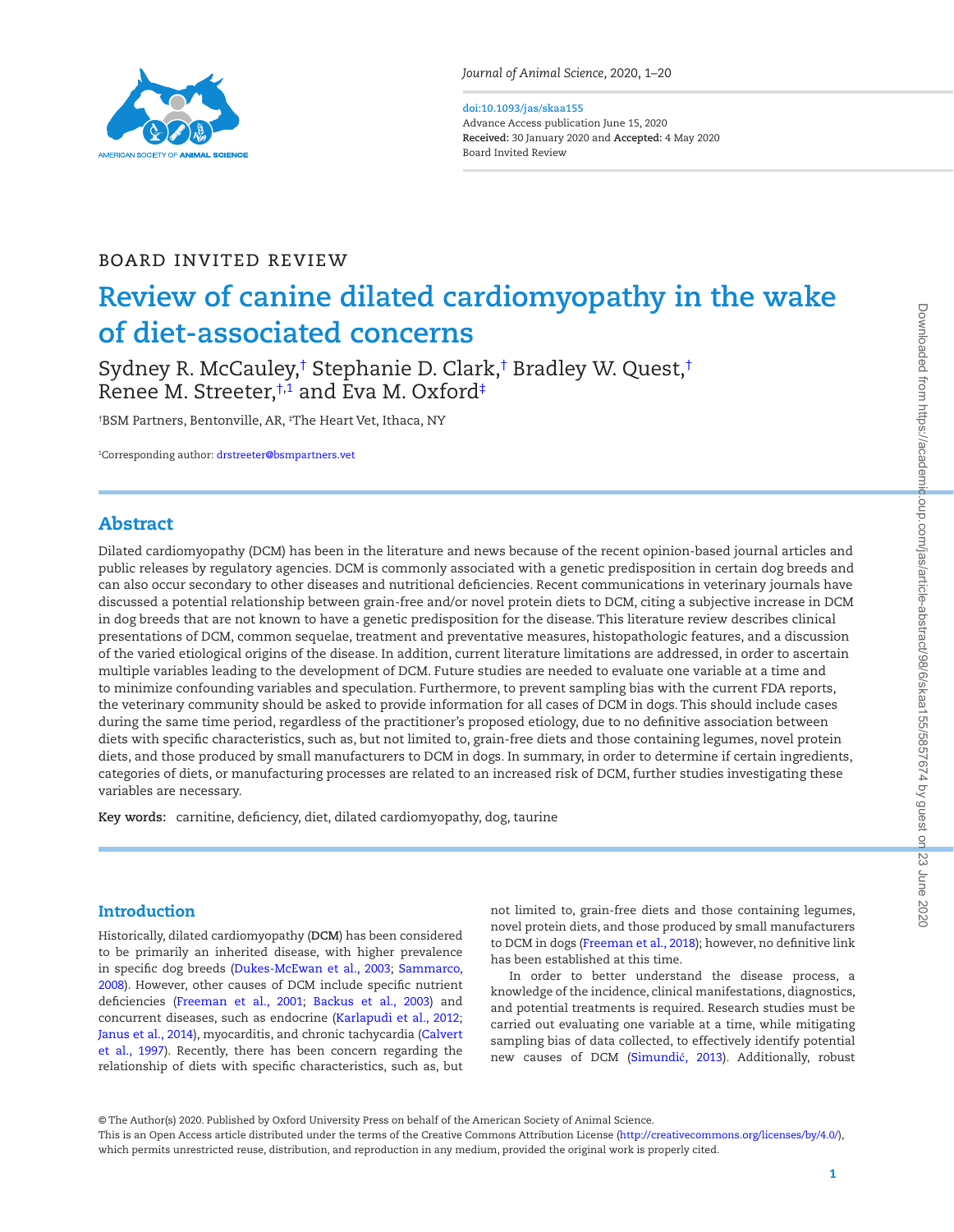| The Association of American Feed    |
|-------------------------------------|
| Control Officials                   |
| angiotensin-converting enzyme       |
| boutique manufacturers, exotic      |
| proteins, and grain-free diets      |
| congestive heart failure            |
| cardiac troponin-I                  |
| dilated cardiomyopathy              |
| Food and Drug Administration        |
| electrocardiogram                   |
| N-terminal end of brain natriuretic |
| peptide                             |
| sudden cardiac death                |
| trimethylamine N-oxide              |
|                                     |

statistical designs that look at the effect of single dietary components, in controlled environments, with robust outcomes related to metabolism will allow for an understanding of potential disease etiology. This review covers the various etiologies known to cause DCM in dogs, including genetics, hypothyroidism, myocarditis, chronic tachycardia, and certain known dietary deficiencies (Phillips and Harkin, 2003; Sanderson, 2006; Wess et al., 2010b; Beier et al., 2015; Hallman et al., 2019; Vollmar et al., 2019). It also includes other potential diet-associated etiologies that have been recently suggested (Santilli et al., 2017).

## **Incidence**

Information regarding the incidence of DCM in the dog population is limited. Up to 75% of all cardiovascular disease in the dog is chronic degenerative valve disease (Kvart and Häggström, 2000; Kahn, 2005). The second most common heart disease (and most common primary myocardial disease) in the dog is reported to be DCM. According to the Veterinary Medical Database (Sisson et al., 2000) from 1986 to 1991, 0.5% of the dogs evaluated at U.S. referral-hospitals were diagnosed with DCM. Moreover, a U.S. veterinary teaching hospital study that included all dogs evaluated in that hospital between 1995 and 2010 (90,004) reported a DCM incidence rate of 0.4%. Interestingly, a subset of dogs from the same study that only included dogs with an inherited disease (27,254 cases) observed an incidence rate of 1.3% in this specific group (Bellumori et al., 2013). In a European study, 1.1% of the dog population seen at veterinary hospitals were diagnosed with DCM (Fioretti and Delli, 1988). It can be hypothesized that the occurrence of DCM may be different in the general dog population since dogs presented to veterinary hospitals (including referral institutions) are only a subset and may not be representative of the overall dog population (Redfield et al., 1993). If one considers the estimated total number of dogs in the United States equals 77,000,000 (AVMA, 2019), the published incidence studies (Fioretti and Delli, 1988; Sisson et al., 2000) suggest that a minimum of 308,000 to 1,001,000 dogs in the United States have DCM at any given time. In June 2019, the Food and Drug Administration (**FDA**) released a public statement that 560 dogs were reported with potential diet-related DCM (FDA, 2019a). If the report was accurate, these 560 cases would represent 0.05% to 0.1% of dogs in the United States with DCM.

DCM has historically been an inherited, genetically linked condition. Published surveys, in North America, reported a higher incidence of DCM in Doberman Pinschers, Irish Wolfhounds, Great Danes, Boxers, and American Cocker

Spaniels (Dukes-McEwan et al., 2003). Other breeds, such as Bulldogs (Meurs, 2003), Golden Retrievers, and Saint Bernards, have also been reported to have a higher incidence of DCM (Backus et al., 2003, 2006; Fascetti et al., 2003; Belanger et al., 2005; Vollmar et al., 2013). Additionally, European sources reported a higher incidence in Airedale Terriers, Doberman Pinschers, Newfoundlands, Scottish Deerhounds, and English Cocker Spaniels (Meurs, 2010). Typically, DCM in dogs is more prevalent in males than in females (Oyama, 2015). More specifically, Doberman Pinschers have a reported incidence rate of 50% in males and 33% in females (Oyama, 2015), while Irish Wolfhounds have an overall breed incidence of 25%. DCM is also a disease of middle aged to older dogs (Oyama, 2015); there are cases of juvenile DCM reported in Portuguese Water Dog puppies (Sleeper et al., 2002).

The incidence of DCM resulting from other disease states (hypothyroid disease, myocarditis, chronic tachycardia) is poorly understood. DCM related to low taurine levels has been noted in Cocker Spaniels (Kittleson et al., 1997; Egenvall et al., 2006), Golden Retrievers (Belanger et al., 2005; Kaplan et al., 2018), and foxes (Moise et al., 1991), though the incidence is unknown.

## Clinical Manifestation

Due to the compensatory mechanisms of the cardiovascular system, DCM initially manifests in a subclinical phase, occult phase, which has been described in detail in Doberman Pinschers (Calvert et al., 1997). Decreased systolic function and arrhythmias may be present in the occult phase; however, no clinical signs may be observed. Therefore, early screening in at-risk breeds is important (Vollmar, 1999). Throughout the natural course of the disease progression, cardiac contractile function diminishes, resulting in decreased cardiac output. Furthermore, continued myocardial remodeling may result in dangerous arrhythmias. The tipping point in the disease process is when clinical signs, such as exercise intolerance, congestive heart failure (**CHF**), syncopal episodes, and sudden cardiac death (**SCD**), occur (O'Grady and Horne, 1992). Often, SCD may be the first manifestation of this disease and can occur in up to 40% of Doberman Pinschers (Koch et al., 1996).

## Histopathological Manifestation

Histopathological changes vary from myocardial samples in dogs with DCM, reflecting the numerous underlying etiologies (Tidholm et al., 2001; Janus et al., 2014). Some samples may have wavy, attenuated myofibers, while others have interstitial fibrosis and myofibrillar degeneration. Other samples exhibit more severe replacement fibrosis, myocytolysis, and fatty infiltration (Tidholm et al., 1997); the latter of which may be associated with end-stage arrhythmogenic right ventricular cardiomyopathy (Basso et al., 2004).

## Diagnostic Tools

#### **Physical examination**

During the occult phase of DCM, physical examination of the cardiovascular system may be normal, but physical exam findings can reveal jugular pulses, an irregular heart rhythm, weak pulses, pulse deficits, or a systolic murmur with a point of maximum intensity in the left sixth intercostal space (Guglielmini, 2003; Kahn, 2005). If CHF is present, crackles or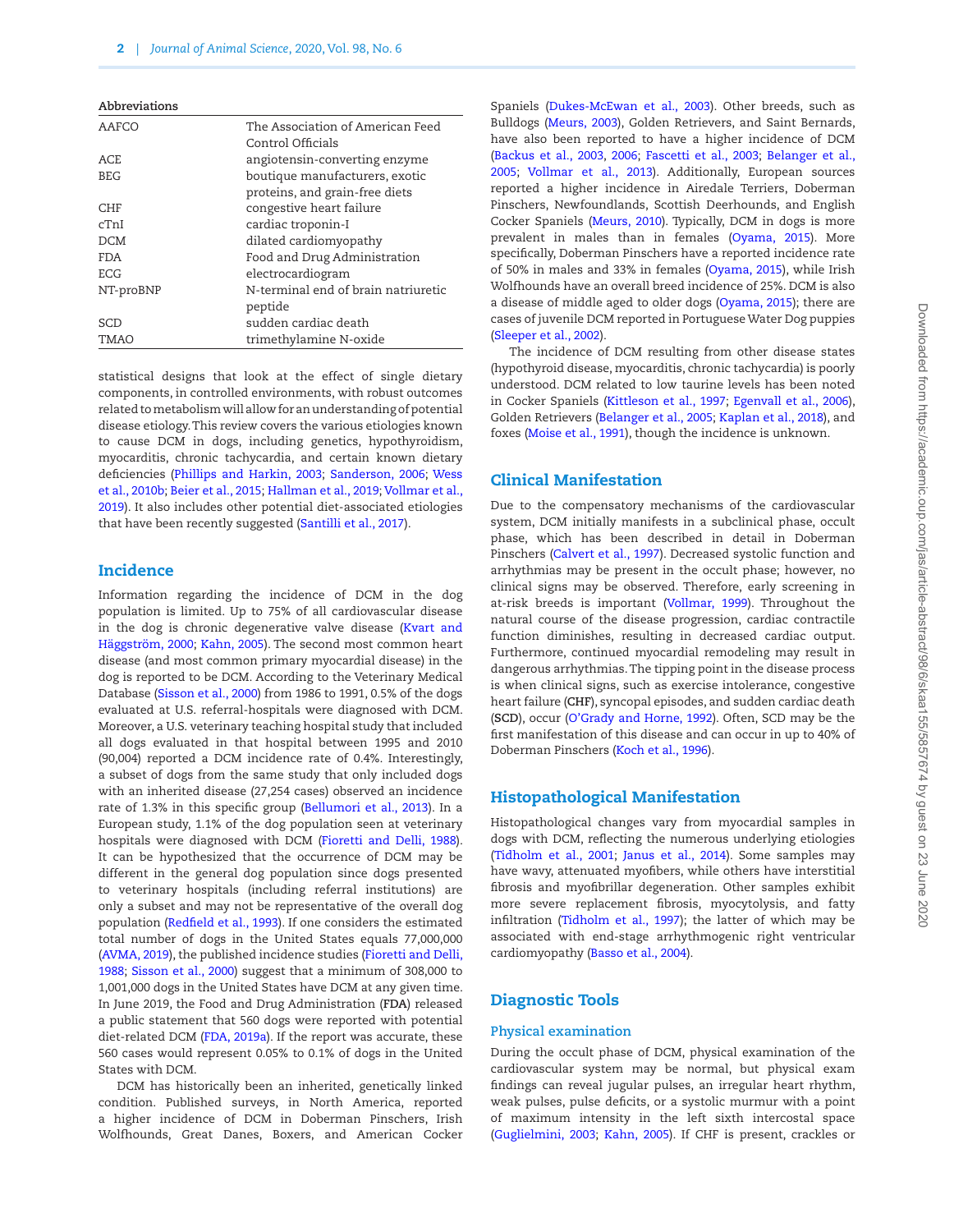muffled heart and lung sounds may be auscultated (Sisson et al., 2000).

## **Imaging modalities**

Thoracic radiographs can reveal generalized enlargement of the cardiac silhouette or more specifically enlargement in the area of the left atrium and left ventricle. In addition, distention of the pulmonary veins, tracheal elevation, and pulmonary edema with or without pleural effusion or pleural fissure lines may also be present (Sisson et al., 2000).

Echocardiography is necessary to definitively differentiate DCM from other cardiovascular diseases (Bonagura and Herring, 1985). Classic findings include increased end-diastolic and endsystolic diameter of the left ventricle (Sisson et al., 2000) with concurrent decreased left ventricular ejection fraction and fractional shortening (Martin et al., 2009).

#### **Electrocardiogram**

Electrocardiogram (**ECG**) evaluation can reveal supraventricular and ventricular arrhythmias, in addition to wide and tall P (indicative of atrial enlargement) and R (indicative of ventricular enlargement) waves (Meurs, 2003). It is important to note that a normal ECG does not rule out the presence of DCM, as most arrhythmias are intermittent and have high day-to-day variability (Spier and Meurs, 2004).

## **Twenty-four-hour Holter monitoring**

Holter monitoring is the gold standard screening tool to detect arrhythmias in dogs, allowing for detection of over a 24-h window. The presence of greater than 50 ventricular premature complexes of a Holter monitor is indicative of DCM in Doberman Pinschers (Singletary et al., 2012).

#### **Cardiac biomarkers**

Diagnostic tools are commonly coupled with assessing cardiac biomarkers for a more comprehensive picture of the DCM stage being evaluated. Measurement of serum concentrations of the N-terminal end of the brain natriuretic peptide (**NT-proBNP**) offers a measure of chronic, abnormal stretch, or strain on the myocardium. This has been shown to be a sensitive and specific marker of underlying cardiac diseases (Boswood et al., 2008; Oyama and Singletary, 2010; Singletary et al., 2012) and, in general, the higher the NT-proBNP, the more severe the cardiac disease (Anjos et al., 2015). For example, NT-proBNP levels of less than 800 pmol/L are expected in a dog with no cardiac disease, while the levels of >2,700 pmol/L may be appreciated in a dog with active CHF (Anjos et al., 2015). When used in conjunction with 24-h Holter monitoring, NT-proBNP levels can help to detect occult phase DCM (Kluser et al., 2016). However, excretion of NT-proBNP occurs exclusively through the kidneys and so the renal function must be closely evaluated when using NT-proBNP as a biomarker (Schmidt et al., 2009).

Measurement of cardiac troponin-I (**cTnI**) concentration is a beneficial biomarker that indicates acute myocardial damage (Langhorn and Willesen, 2016). Troponin, an integral protein of the contractile apparatus, is released from cardiomyocytes during death and has a volatile half-life of approximately 2 h (Dunn et al., 2011). The concentration of cTn has been shown to increase proportionally to the degree of myocardial damage (Barison et al., 2010) and though cTnI concentration may indicate the degree of myocardial damage, this concentration does not differentiate between the causes of myocardial disease. Interestingly, in one study comparing Doberman Pinschers with

and without DCM, it was observed that cTnI was significantly elevated in the group with DCM (Wess et al., 2010a).

## **Differential diagnosis on imaging studies**

Chronic valve disease is the most common heart disease in dogs (Kvart and Häggström, 2000; Kahn, 2005; Freeman, 2010). Atrioventricular valve disease, especially mitral (left-sided) valve disease, can have many characteristics that appear similar to DCM on radiographs and echocardiograms (Carr, 2017). These include a dilated left atrium and ventricle with the overall heart silhouette resembling cardiomegaly as the disease progresses (Prosek et al., 2007; Janus et al., 2014). Right-sided valve (tricuspid) disease can cause an increase in right atrium size, due to increased tricuspid regurgitation. It can result in right ventricular hypertrophy from cardiac compensation, which can lead to CHF, increasing the overall size of the heart silhouette (Favril et al., 2018).

Accumulation of fluid in the pericardial sac covering the heart, pericardial effusion, can be a symptom of heart disease in dogs. Additionally, neoplasia of the heart, CHF, pericarditis, and left atrial rupture can cause pericardial effusion (Olcott and Sleeper, 2010). Pericardial effusion can cause the heart silhouette to look enlarged on radiographs and be mistaken for other diseases, such as DCM, which also makes the cardiac silhouette appears large (Jutkowitz, 2008).

## Prevention of DCM

Breeding recommendations to help minimize the risk of DCM are often described through breed-specific organizations. Selective breeding, in breeds known to have an inherited predisposition to the disease, can be a measure of DCM prevention. Prevention of non-inherited cases of DCM is difficult in most cases, as arrhythmias, infectious disease, and hypothyroidism are not preventable. Feeding a diet with proper essential nutrient concentrations is within reach for most pet owners; however, it should be considered that there are potentially breed-specific requirements for some amino acids, such as taurine (Ko et al., 2007; Freeman et al., 2018; Kaplan et al., 2018). Further breed-specific studies are warranted, and avoiding nutritional deficiencies is imperative especially in breeds that may need higher concentrations of taurine or l-carnitine, such as Cocker Spaniels and Golden Retrievers (Kittleson et al., 1997; Kaplan et al., 2018).

## Treatment of DCM

## **Treatment of occult DCM**

Early screening and detection of DCM are the keys to prolonging life in dogs. Once diagnosed with DCM, the administration of pimobendan, a positive inodilator, at 0.25 mg/kg by mouth, every 12 h, significantly delays the onset of CHF in Doberman Pinschers (Summerfield et al., 2012) and other breeds (Boswood et al., 2018). Therefore, pimobendan has become a standard therapy in dogs with decreased systolic function and left ventricle dilation.

## **Core treatment for CHF secondary to DCM**

Treatment of CHF, for dogs diagnosed with DCM, is similar to other CHF etiologies: decreasing preload and afterload while maintaining systemic blood pressure. In most cases, triple therapy is warranted for treating CHF. Triple therapy includes prescribing pimobendan (0.25 mg/kg by mouth, twice daily), a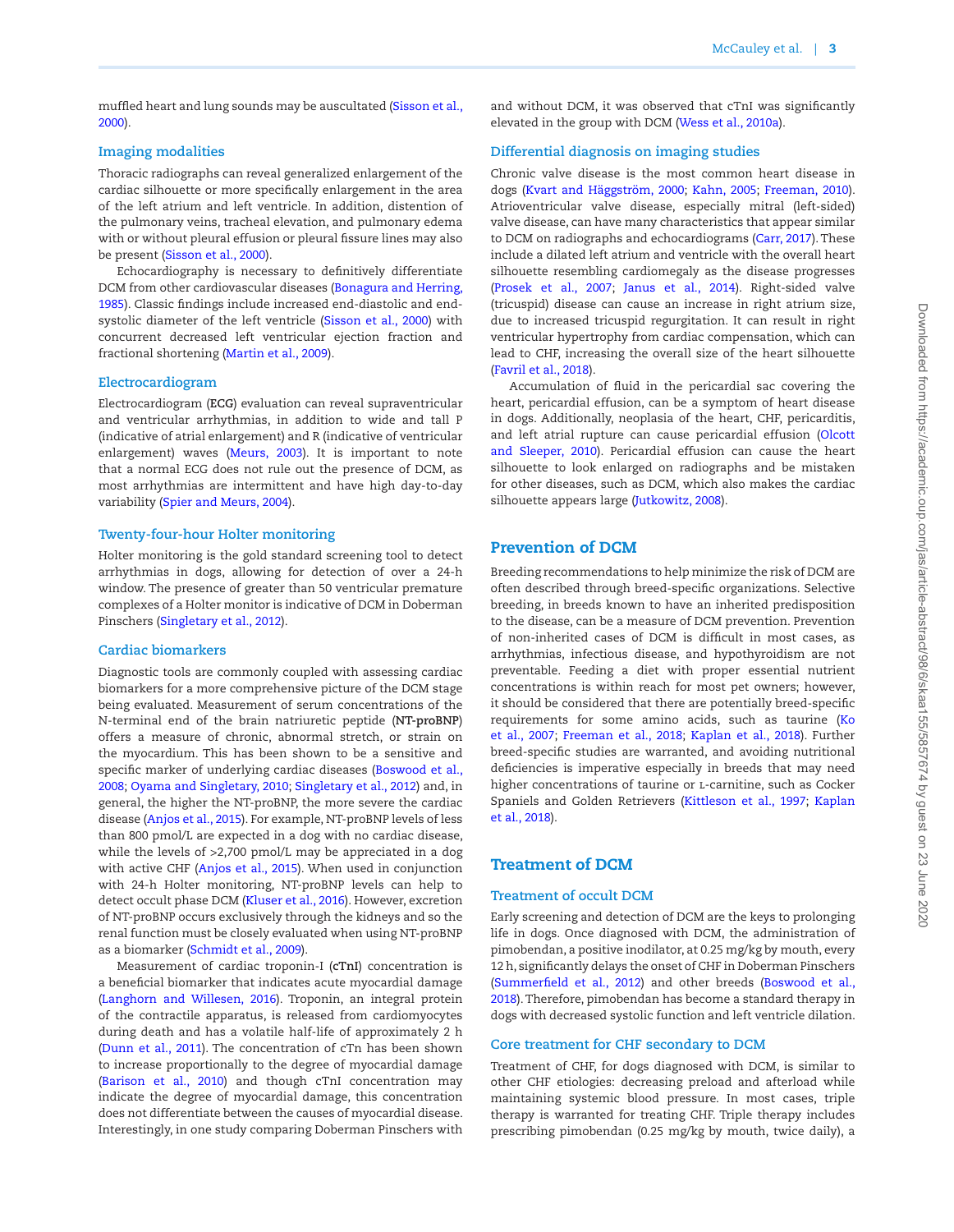diuretic such as furosemide (typical starting dose is 2 mg/kg by mouth, twice daily), and an angiotensin-converting enzyme (ACE) inhibitor such as enalapril (0.25 to 0.5 mg/kg by mouth, twice daily; Plumb, 2018). Care must be taken when administering furosemide, due to the risk of severely decreasing the preload, as dogs with severely compromised systolic function cannot easily maintain normal blood pressure. It is recommended that a Doppler blood pressure be evaluated in any dog with reported lethargy after initiating diuretic therapy, in order to screen for hypotension secondary to poor cardiac output.

#### **Holter monitoring for arrhythmias secondary to DCM**

Dogs diagnosed with DCM should have a 24-h Holter monitor placed, regardless of clinical status (Spier and Meurs, 2004). The threshold for treatment of arrhythmias, noted on Holter monitoring, is complex and varies due to clinician experience and preference. Furthermore, anti-arrhythmic pharmaceuticals have the potential to be pro-arrhythmic. Thus, a baseline Holter recording is important before the initiation of any medication. It is estimated that SCD (presumptively secondary to ventricular arrhythmias) may occur in up to 40% of Doberman Pinschers with DCM (Koch et al., 1996; Oyama, 2015). While no anti-arrhythmic therapy can prevent the occurrence of SCD, appropriate therapy may reduce the risk.

## **Additional therapies for specific DCM etiologies**

Early treatment of DCM is dependent on the underlying etiology. Taurine and l-carnitine supplementation may help improve clinical signs and echocardiographic parameters (Kittleson et al., 1997; FDA, 2019a). In dogs with known or suspected nutritional deficiencies, secondary to inappropriate diet or genetic predisposition, taurine concentrations, and carnitine concentrations should be assessed and supplementation initiated. Taurine concentrations can be assessed in whole blood. Taurine supplement dose recommendations are 500 mg, by mouth, every 8 to 12 h (Kittleson et al., 1997). It is recommended that supplements should be given with food. While supplementation would ideally be initiated only if found to be deficient based on diagnostics, because supplementation is safe, supplementation can be initiated if deficiency is a suspected concern (Sanderson, 2006). Supplementation without diagnostics may be indicated when owners decline these diagnostics due to the expense of testing.

Free carnitine, total carnitine, and carnitine ester concentrations can be assessed via plasma or urine. Carnitine concentrations can also be assessed via skeletal or cardiac muscle biopsies. The appropriate effective supplementation dose may depend on the type of deficiency. The commonly recommended dose of 50 to 100 mg/kg, every 8 h, may be appropriate for the management of systemic deficiency (Keene, [1991](#page-16-0); Sanderson, 2006). Myocardial deficiency, however, may require a higher dosage of 200 mg/kg, by mouth, to maximize the chances that carnitine supplementation will improve cardiac function, based on a limited number of cases from the University of Minnesota (Sanderson, 2006). The usage of L-carnitine for supplementation is critical since D-carnitine can interfere with l-carnitine utilization (Pion et al., 1998). Additionally, there are several forms of *L*-carnitine, including l-carnitine esters (i.e., acetyl- and lauroyl-) and l-carnitine salts (i.e., -tartrate, -fumarate, -magnesium citrate, and propionyl-). The bioavailability of these forms can vary. For example, one study observed in piglets that l-carnitine salts have a similar

bioavailability to free L-carnitine (Eder et al., 2005). L-Carnitine esters were reported to have the lowest bioavailability in comparison to the other forms. Additionally, l-carnitine tartrate was absorbed faster than other carnitine compounds. However, propionyl-l-carnitine was not assessed and has been shown to have an affinity for cardiac muscle.

Multiple studies have examined the effects of propionyl-lcarnitine on cardiac metabolism (Siliprandi et al., 1991; Di Lisa et al., 1994; Schonekess et al., 1995; Mingorance et al., 2011). In particular, supplementation of propionyl-l-carnitine may be beneficial in cardiac disease since it has a high affinity for cardiac muscle (Mingorance et al., 2011). In cardiac muscle, propionyl-lcarnitine is converted to free l-carnitine and propionyl coenzyme A, which plays a crucial role in the metabolism of carbohydrates and lipids leading to an improvement in ATP efflux. Additionally, it stimulates the tricarboxylic acid cycle through succinate synthesis, which can help protect against ischemia (Siliprandi et al., 1991; Mingorance et al., 2011). Therefore, propionyl-lcarnitine may be the more beneficial form of supplementation for the management of cardiac disease, although its effects compared with other forms have yet to be studied in dogs.

## Etiology

Multiple etiologies of the DCM phenotype exist, with the most commonly diagnosed etiology being the presumptively inherited DCM of certain dog breeds (Stern and Ueda, 2019). Other etiologies of DCM are reported and include infectious/ inflammatory insults (myocarditis), endocrine disease, high arrhythmic load, toxins, and nutritional deficiencies [\(Figure 1\)](#page-4-0). However, the definitive etiology in many cases is limited due to the difficulty of antemortem testing of the myocardium and out-of-pocket cost to screen for nutritional deficiencies and infectious agents.

#### **Inherited DCM**

DCM is a naturally occurring heritable disease in certain dog breeds, and genetics remains the most commonly attributed cause in the dog (Stern and Ueda, 2019). The genetic predisposition of the Doberman Pinscher to DCM has been investigated in detail (Wess et al., 2010a; O'Sullivan et al., 2011; Meurs et al., 2012; Steudemann et al., 2013; Sosa et al., 2016). Inheritance of DCM in other breeds has also been considered (Kittleson et al., 1997; Dambach et al., 1999; Vollmar, 2000; Werner et al., 2008; Simpson et al., 2016), though causative genetic mutations are not always identified (Sammarco, 2008). Genes thought to be associated with DCM are dystrophin (*DMD*) in German Shorthaired Pointers, striatin (*STRN*) in Boxers, and both pyruvate dehydrogenase kinase 4 (*PDK4*) and a locus on chromosome 5 in Doberman Pinschers (Sammarco, 2008). These mutations are proposed to influence cellular energy production, cell signaling, and cellular communication, respectively.

Inheritance may explain the increased prevalence of disease in certain breeds; however, many dog breeds develop DCM without a known genetic predisposition, and, therefore, causative factors other than genetics must be considered (Sammarco, 2008; Meurs, 2010; O'Sullivan et al., 2011). Additionally, it is possible for DCM to be diagnosed in mixed-breeds dogs that are genetically linked to DCM-predisposed breeds. In a study by Donner et al. (2019), evaluating 100,000 purebred and mixedbreed dogs, it was noted that out of 152 genetic-related diseases tested, 2 out of 100 mixed-breed dogs and 5 out of 100 purebred dogs were at risk to develop a genetically related disease. In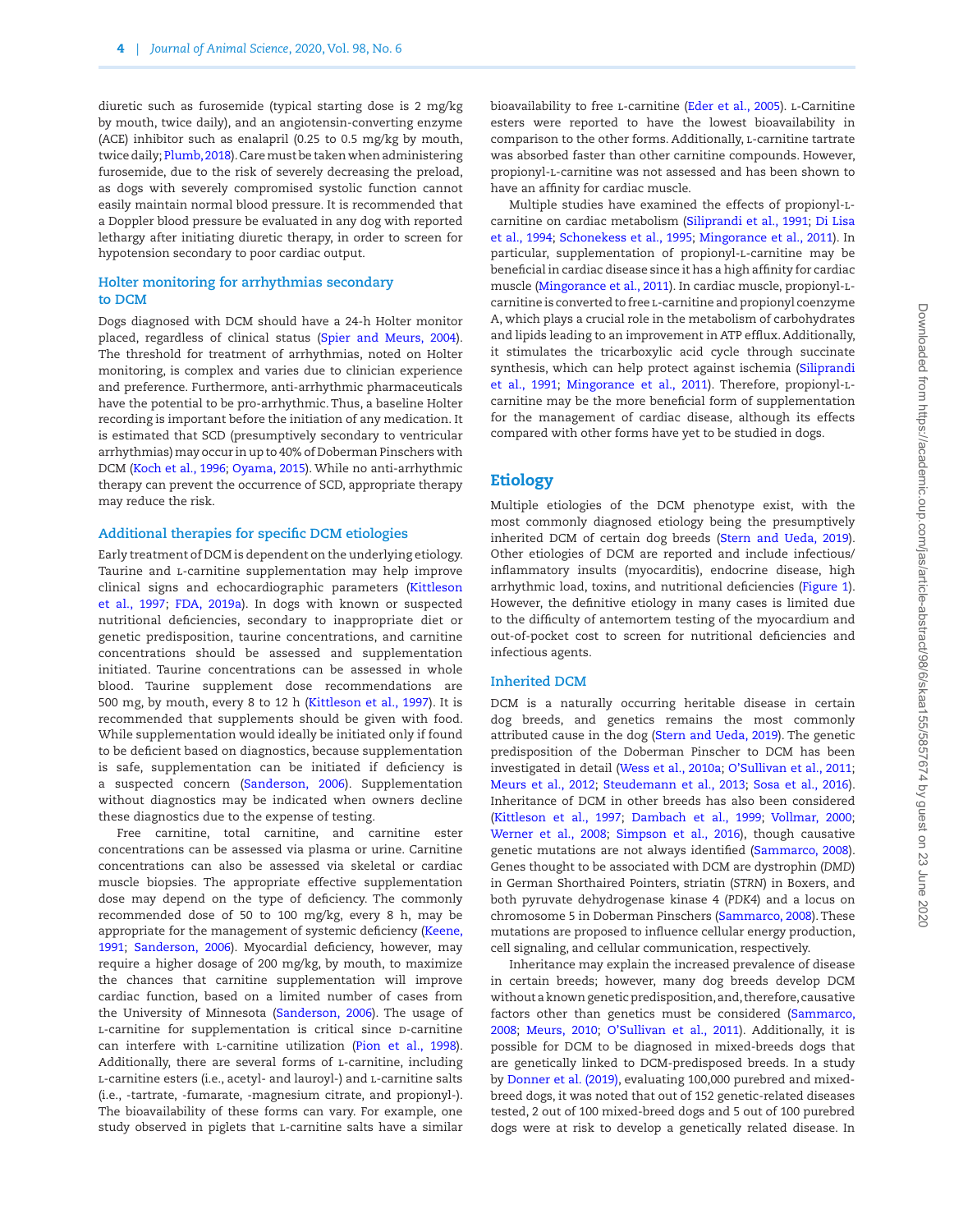

<span id="page-4-0"></span>**Figure 1.** Known and potential etiologies associated with DCM.

addition, 40 out of 100 purebreds and 28 out of 100 mixedbreeds were carriers for at least one genetically linked disease. Thus, mixed-breed dogs can be predisposed to developing genetically linked disease phenotypes, similar to their purebred counterparts (Donner et al., 2019).

Bellumori et al. (2013) evaluated records of 27,254 dogs with an inherited disease seen at a U.S. veterinary teaching hospital (Bellumori et al., 2013). In this report, 361 dogs were diagnosed with DCM, and, of those, 32 (8.9%) were mixed breed dogs (Bellumori et al., 2013). Extrapolating from this, 8.9% of dogs with an inherited disease had DCM and were classified as mixed breed dogs in this retrospective study. Thus, more research into the genetic components of DCM in purebred and mixed breed dogs are warranted.

## **Myocarditis**

DCM and subsequent CHF are the most common clinical sequelae to myocarditis in humans and dogs (Cooper, 2009; Ford et al., 2017; Santilli et al., 2017). Myocarditis in humans and dogs is histopathologically defined by the presence of an inflammatory infiltrate, with or without myocyte necrosis, within the myocardium (Cooper, 2009; Ford et al., 2017). While the diagnosis of myocarditis via endomyocardial biopsy is the standard of care in humans (Cooper, 2009), it is less commonly performed in dogs. Most definitive myocarditis diagnoses in dogs are obtained through postmortem histopathology. Due to limitations in definitive testing modalities in dogs, myocarditis is suspected to be underrepresented as a cause of DCM. Myocarditis in humans and dogs is commonly viral in origin, with parvovirus being frequently reported in dogs (Meunier et al., 1984; Ford et al., 2017). Myocarditis is also reported in cases infected with *Borrelia burgdorferi* (Janus et al., 2014; Detmer et al., 2016) caused by bacteria, including *Bartonella* (Santilli et al., 2017), *Trypanosoma cruzi* (Williams et al., 1977), and *Neospora caninum* (Barber and Trees, 1996). In many cases of suspected myocarditis, the source of infection is not identified.

However, certain infectious organisms are known to be present in greater prevalence in different geographic locations. This may lead to an increased risk of myocarditis cohorts, depending on geographical location. For example, *T. cruzi* infections occur most commonly in the south (Hodo et al., 2019), while exposure to *B. burgdorferi* (Lyme disease) is most prevalent within the United States in the northeast and northern Midwest (Watson et al., 2017). Furthermore, dogs with extensive travel and outdoor exposure may have an increased risk of myocarditis. In one extreme example, military working dogs have a higher risk of developing endocarditis and myocarditis than the general U.S. canine population due to increased exposure (Shelnutt et al., 2017; Davis et al., 2020).

## **Hypothyroid disease**

Thyroid hormones regulate key proteins involved in positive cardiac ionotropy and chronotropy (Scott-Moncrieff, 2012). Clinically hypothyroid dogs may have decreased systolic function, low QRS voltages, weak apex beat, and sinus bradycardia (Panciera, 1994b, 2001; Scott-Moncrieff, 2012) due to poor hormone regulation. This is further supported in hypothyroid dogs treated pharmacologically for hypothyroidism (Taylor et al., 1969; Panciera, 1994a, 1994b). Dogs were observed to have an improved cardiac function with decreases in left ventricular diameter, increases in ejection fraction, as well as increases in fractional shortening. Thus, hypothyroidism can lead secondarily to DCM.

## **Tachycardia-induced cardiomyopathy**

Heart rate directly affects left ventricular systolic function. Experimentally induced tachycardia (>200 beats/ min) can create a DCM phenotype with concurrent CHF and reversible decreased systolic function in dogs (Armstrong et al., 1986; O'Brien et al., 1990). Additionally, reversible myocardial dysfunction in humans and dogs has been reported in cases of naturally occurring tachycardia (Grogan et al., 1992;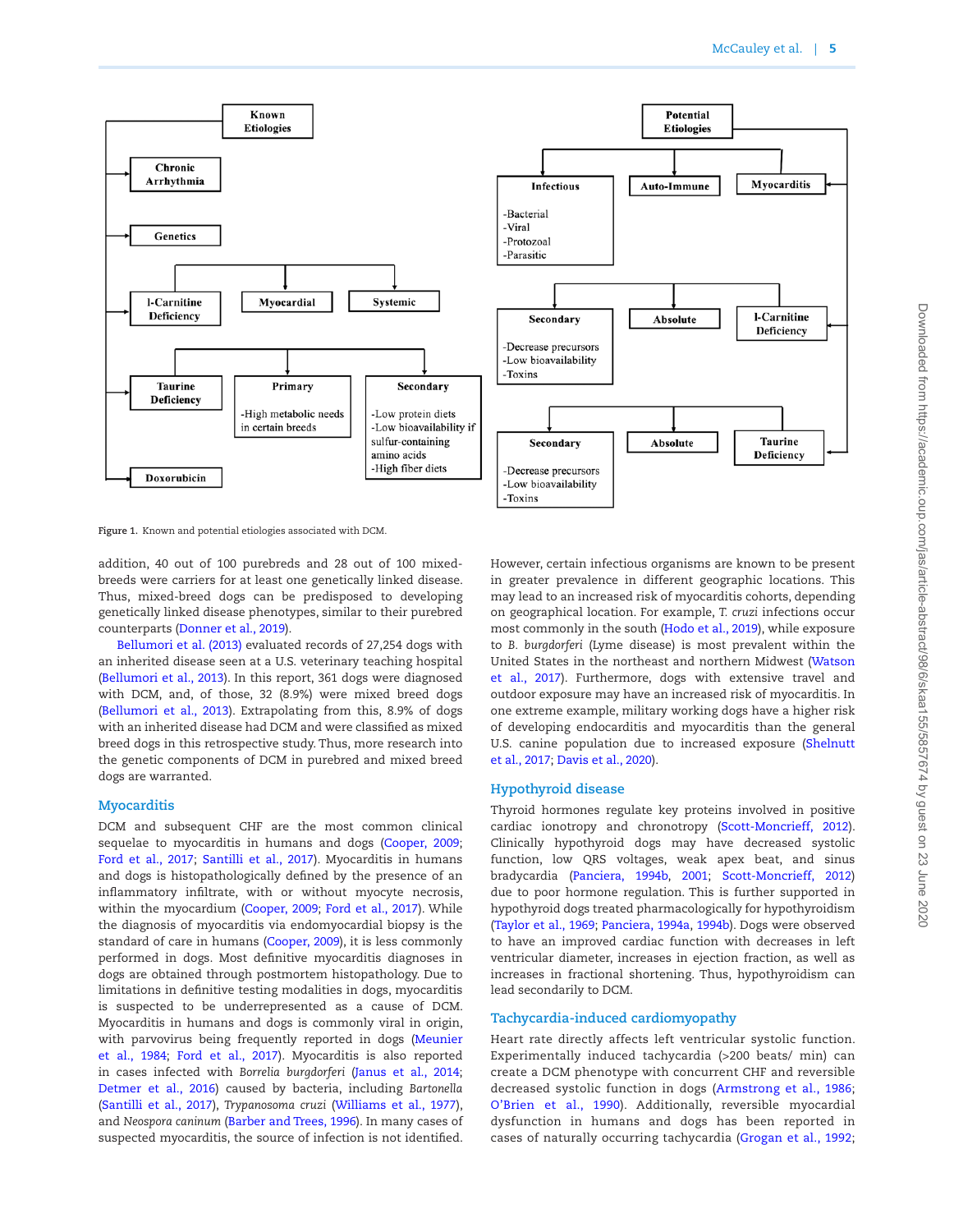Wright et al., 1999). The pathophysiological mechanisms resulting in tachycardia-induced cardiomyopathy are nonspecific and similar to those noted with other forms of DCM phenotype (O'Brien et al., 1990). These mechanisms include increased oxygen demand, decreased myocardial blood supply (Spinale et al., 1992), loss and eccentric hypertrophy of myocytes (Kajstura et al., 1[995;](#page-16-1) Jovanovic et al., 1999), and abnormal calcium handling and reduced adenosine triphosphate production (Perreault et al., 1992).

It is important to emphasize that while there are numerous known causes of DCM in the dog, often, due to the limitations in testing and financial constraints of the owner, the definitive cause of a DCM phenotype is not determined. However, various tests, such as 24-h Holter monitoring, cTnI concentration, infectious disease testing, thyroid hormone levels, and plasma taurine (discussed below), can be useful in narrowing down the differential list. In some fortunate cases, a definitive cause of DCM can be identified, and cardiac function may improve with treatment of the underlying disease (e.g., severe hypothyroid disease). Often an underlying disease is not identified despite exhaustive testing, and these cases of DCM will continue to progress over time.

## Diet-associated DCM

## **Diets low in protein, taurine, and/or taurine precursors**

Diets low in protein, taurine, and sulfur-containing amino acid precursors have been associated with taurine-deficient DCM. Low protein diets designed for the management of urate stones were noted to be associated with DCM. This may be due to low protein diets being low in essential and nonessential amino acids or vital precursors for carnitine and taurine synthesis. Although this report was not a controlled study, when these diets were supplemented with taurine and L-carnitine, DCM clinical signs were reversed and dogs lived longer (Sanderson et al., 2001). In a 2006 study, two unrelated dogs on a tofu-based diet had a taurine deficiency. While the diet was lower in protein, AAFCO requirements for protein were met. Tofu is made from soybean-cure, which is low in sulfur-containing amino acids and devoid of taurine and may have contributed to the cause (Spitze et al., 2003).

#### **Fiber**

Dietary fiber is a functional component in pet food as it affects stool quality, can assist with satiety in weight-loss diets, and moderate glucose absorption for diabetic animals. Additionally, plant polysaccharides can be metabolized by microbes and produce short-chain fatty acids, which can be used for energy. Moderate levels of dietary fiber can improve gut health and support the balance of the gut microbiota. In a 2010 study, it was noted that 7.5% of beet pulp was enough dietary fiber to improve the diversity of the fecal microbiome, by providing fermentable substrates for the microbes, without causing adverse changes to nutrient absorption (Middelbos et al., 2010). This is important because the gastrointestinal tract has been identified, in pig models, as a primary location where sulfur-containing amino acids are metabolized (Bauchart-Thevret et al., 2009). Interestingly, intestinal metabolism of sulfur-containing amino acids, such as methionine and cysteine, can greatly affect the concentration in the plasma. Furthermore, these amino acids have been documented to have the potential to support epithelial cells and gut function (Bauchart-Thevret et al., 2009).

fiber, can decrease the crude protein digestibility in the hindgut (Wilfart et al., 2007). In pigs, it has been demonstrated that certain dietary fiber, such as non-starch polysaccharides, are relatively nonfermentable and have anti-nutritive effects (Cadogan and Choct, 2015). This can lead to a decrease in sulfur-containing amino acids and result in nutrient deficiencies, such as taurine or carnitine. Taurine, carnitine, and other nutrients can be indirectly affected due to the potential decrease in protein digestibility. These nutrients are vital in cardiac muscle function. This was observed in medium and large breed dogs given beet pulp (Ko and Fascetti, 2016). The study hypothesized that diets, which were formulated to meet AAFCO requirements, may not actually be meeting the dogs' nutritional needs due to fiber's negative effect on nutrient absorption (Ko and Fascetti, 2016). Fiber can also influence fermentation byproducts from microbes in the hindgut and hinder reabsorption of taurine, even if taurine is biosynthesized

Downloaded from https://academic.oup.com/jas/article-abstract/98/6/skaa155/5857674 by guest on 23 June 2020 Downloaded from https://academic.oup.com/jas/article-abstract/98/6/skaa155/5857674 by guest on 23 June 2020

in sufficient amounts (Ko and Fascetti, 2016). Furthermore, fiber can affect nutrient absorption in multiple ways. Fiber can delay gastric emptying, which can slow down absorption and affect the location where nutrients are normally absorbed. Soluble fibers can create a gel around carbohydrates, which can lead to indirect effects on blood glucose concentrations. For example, the fiber in the form of unrefined cereals, legumes, nuts, oilseeds, fruits, and vegetables can reduce the absorption of fats and fat-soluble vitamins, such as Vitamin A and carotenoids (Gibson, 2007). Benefits and negative effects of dietary fiber should be considered when formulating diets. Nutrient Deficiencies Deficiencies in certain nutrients are known to play a role in the development of DCM. These include taurine, carnitine, and their precursors, such as methionine and cysteine (taurine) and lysine and methionine (carnitine). Thiamine, copper, potassium, vitamin E, and selenium deficiencies have also been associated with myocardial damage; however, further investigation is

However, diets high in fiber, more specifically insoluble

#### **Potassium**

development of DCM.

A deficiency in potassium can lead to the development of cardiovascular disease in mammals (Dow et al., 1992; Kjeldsen, 2010). Dow et al. (1992) observed that decreased potassium intake can induce a taurine depletion that can contribute to cardiovascular diseases in cats (Dow et al., 1992). Cats were fed diets containing 0.2% potassium on a dry matter basis. Although the diets had enough dietary taurine at 0.12%, on a dry matter basis, three out of six cats developed cardiomyopathy and thromboembolism. However, cats fed a potassium-replete diet did not develop a taurine deficiency (Dow et al., 1992). The study concluded an association between taurine and potassium balance in cats, suggesting taurine status and cardiovascular diseases may be associated to a concurrent potassium depletion.

needed to determine if they are contributing factors to the

Additionally, in a study evaluating 238 dogs with low sodium to potassium ratio (Nielsen et al., 2008), 21 dogs had concurrent cardiovascular disease, more specifically, DCM. However, due to the lack of controlled variables, it was difficult to determine if a low sodium to potassium ratio increases the risk of cardiovascular disease or is a symptom of the disease. Given the current literature, further studies should be conducted to determine the mechanism behind potassium deficiency and the development of cardiovascular disease and taurine deficiency.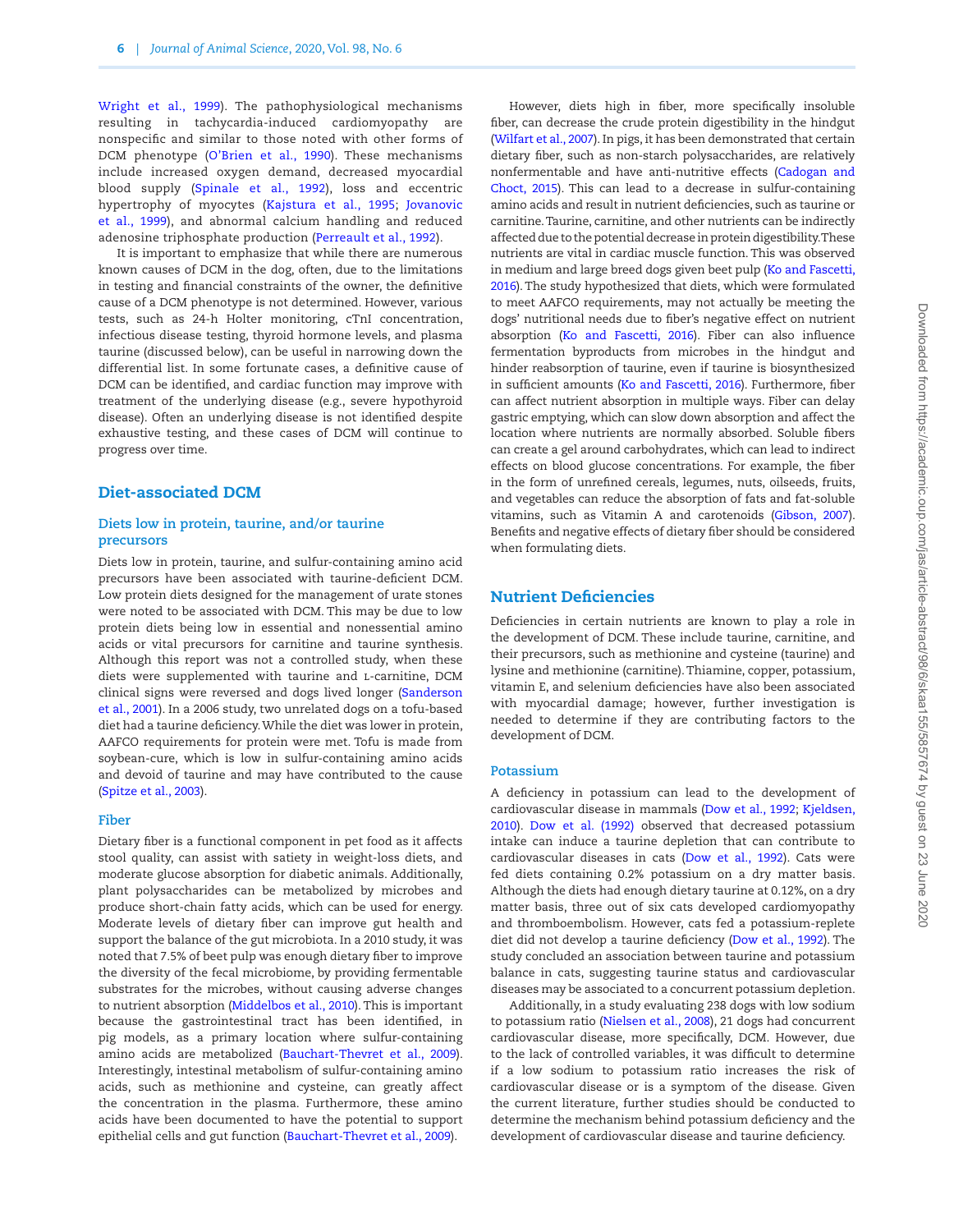#### **Choline**

Choline is a constituent of the neurotransmitter acetylcholine as well as a component of cell and mitochondrial membranes. Due to its abundance in tissues, choline influences many processes in the body, such as lipid metabolism and signaling (da Costa et al., 1995; Zeisel, 2006), one-carbon metabolism (Niculescu et al., 2004, 2006; Mehedint et al., 2010), intestinal circulation of bile and cholesterol (Dawson et al., 2009), and mitochondrial bioenergetics (Teodoro et al., 2008). Choline has two major fates, though, one is to be phosphorylated and used to make phospholipids and the other is to be oxidized and used as a donor of methyl groups. As a methyl donor, choline is important for the regeneration of methionine from homocysteine (Wong and Thompson, 1972; Mudd and Poole, 1975; Finkelstein et al., 1983). This reaction is catalyzed by betaine homocysteine methyltransferase, where betaine, a metabolite of choline, serves as the methyl donor (Finkelstein et al., 1983). When choline stores are deficient, the capacity to methylate homocysteine to methionine is diminished resulting in increased plasma homocysteine concentration (da Costa et al., 2005). Elevated homocysteine concentrations are associated with increased risk of cardiovascular diseases in humans (Gerhard and Duell, 1999). Hyperhomocysteinemia adversely affects myocardial compliance and contractility of the heart (Joseph et al., 2003; da Costa et al., 2005; Herrmann et al., 2007). Dietary supplementation of choline and betaine on cardiovascular disease has been evaluated in humans (Schwab et al., 2002; Olthof et al., 2003, 2005; Steenge et al., 2003). However, results on whether the supplementation is beneficial or deleterious to cardiac disease are conflicting. For example, one study showed that the levels of choline intake in humans were inversely associated with homocysteine concentrations in the blood (Dalmeijer et al., 2008). However, a follow-up study of the same cohort failed to show a difference in cardiovascular risk on varying dietary choline intake (Bidulescu et al., [200](#page-13-0)7). In addition, choline is involved in the production of trimethylamine N-oxide (**TMAO**), in high concentrations in the serum, promotes inflammation, and can lead to the development of cardiovascular diseases in humans (Randrianarisoa et al., 2016). TMAO is the oxidized product of trimethylamine. Trimethylamine is produced from bacteria strains, such as Firmicutes, Actinobacteria, and Proteobacteria, in the presence of choline degradation in the gastrointestinal tract (Fennema et al., 2016). This product is found to be higher in dogs and humans with CHF, secondary to degenerative valve disease. Of the dogs in the FDA's June 2019 report diagnosed with DCM, 15% (FDA, 2019a) had chronic valvular degeneration, which may indicate choline and TMAO are worthy of further investigation.

#### **Methionine and cysteine**

Sulfur-containing amino acids, methionine and cysteine, are used to synthesize taurine, a nonessential amino acid in dogs (Huxtable, 1992). However, many variables can affect the synthesis of taurine, such as lower bioavailable sources of amino acids, excess degradation during thermal processing, and shortage of methionine, which is a common dietary limiting amino acid (Mansilla et al., 2019). When methionine is sufficient, homocysteine is used to produced cysteine (Faeh et al., 2006). When methionine is deficient in the cell, homocysteine is re-methylated to form methionine (Harvey and Ferrier, 2011). The concentration ratio of S-Adenosylmethionine to S-Adenosylhomocysteine, substrates in the one-carbon metabolism pathway, defines the methylation potential of the

cell. An increase in homocysteine, in the blood, decreases this ratio, leading to a decrease in methylation potential (Loscalzo and Handy, 2014). Additionally, the decreased ratio means an increase in the concentration of S-Adenosylhomocysteine. An increase in plasma S-Adenosylhomocysteine has been documented in patients with cardiovascular disease (Kerins et al., 2001).

Recent data have suggested that essential sulfur-containing amino acid requirements may be variable in different breeds and sizes of dogs (Mansilla et al., 2019). One study observed that large mixed breed dogs, averaging 38 kg in body weight, had a lower (50%) taurine biosynthesis rate than smaller dogs, averaging 13 kg, when fed a diet adequate in protein and sulfur-containing amino acids (Ko et al., 2007). Another study demonstrated that dogs eating diets containing ingredients, including animal meals, turkey, whole grain rice, rice bran, or barley, had low plasma methionine and cysteine concentrations (Delaney et al., 2003).

## **Taurine**

Taurine is a sulfur-containing amino acid that is not a component of proteins (Huxtable, 1992) and is synthesized endogenously in the liver of dogs from cysteine, which is catalyzed at the rate-limiting step, by the enzyme cysteine sulfinic acid decarboxylase (Huxtable, 1992). Taurine is biologically important for cardiovascular, skeletal muscle, and central nervous system function as well as the conjugation of bile acids in many mammals. Taurine increases intracellular concentrations of calcium ions, is an osmoregulator in the heart, and functions as an antioxidant in relation to cardiac function (Sisson et al., 2000). While taurine is not currently considered an essential amino acid in dogs, it is considered essential in cats. This is due to cats having a lower activity of cysteine sulfinic acid decarboxylase affecting the biosynthesis of taurine. Prior to supplementing taurine in cats' diets, DCM was commonly diagnosed (Pion et al., 1990, 1998).

Studies evaluating if taurine should be considered an essential amino acid in dogs have not been conclusive. A study in 1998 observed that a diet, considered low in taurine for cats, fed to Beagles had no adverse effects (Pion et al., 1998). Another study showed that DCM related to decreased cysteine sulfinic acid decarboxylase and decreased dietary taurine in foxes (Moise et al., 1991). The results showed that foxes fed diets with 510 mg/ kg of dietary taurine did not develop DCM while those from farms fed diets containing 300, 130, and 80 mg/kg had incidence of DCM. Some of the foxes from farms feeding diets with lower taurine concentrations did not have low plasma taurine or DCM, while others did. Foxes with postmortem examinations from the farm with a dietary taurine concentration of 300 mg/ kg had significantly lower cysteine sulfinic acid decarboxylase activity than the foxes from the farm feeding a dietary taurine concentration of 510 mg/kg. This resulted in a renewed interest in heart disease related to the taurine deficiency in dogs.

Another study evaluated plasma taurine concentration in dogs with chronic mitral valve disease and dogs with DCM. Of the dogs diagnosed with DCM, 17% were found to have low taurine concentrations and the affected dogs were breeds that were not previously known to be predisposed to DCM, such as American Cocker Spaniels and Golden Retrievers. Despite these findings, the authors did not conclude that taurine was contributing to the development of DCM because predisposed breeds to DCM had normal taurine concentrations (Kramer et al., 1995). Conversely, a study referred to as the Multicenter Spaniel Trial (MUST) observed that Cocker Spaniels diagnosed with DCM had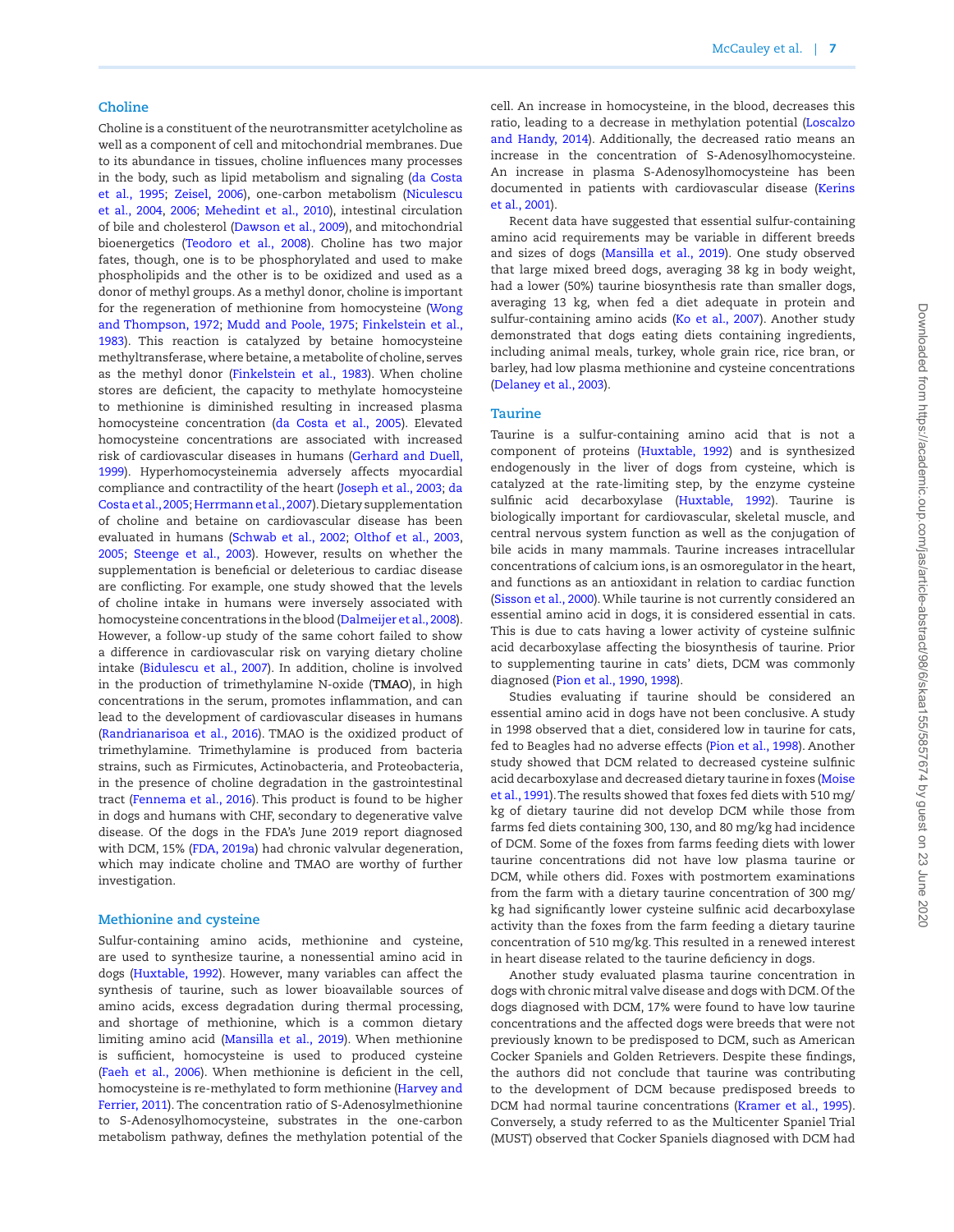low plasma taurine concentrations, but when supplemented with taurine and *L*-carnitine had significant improvement in echocardiogram results within 4 mo (Kittleson et al., 1997; Sanderson, 2006). These improvements were significant enough that the dogs could discontinue cardiovascular pharmaceuticals.

The reason for the low plasma taurine concentrations in these dogs is unknown. However, it is speculated that a combination of an enzyme deficiency, such as cysteine sulfinic acid decarboxylase, and loss through conjugation with bile salts may be the cause. Taurine supplementation was warranted in these dogs since they had a documented taurine deficiency. Plasma total, free, and esterified carnitine concentrations were not low. However, this is a low indicator of myocardial carnitine concentration, and, prior to this study, two dogs that were given taurine supplementation without l-carnitine concentration did not improve. A few of the Cocker Spaniels had documented low myocardial carnitine concentrations; therefore, L-carnitine and taurine supplementation were given and were observed to provide the desired clinical and echocardiographic improvements (Kittleson et al., 1997). Moreover, the studies did not note if dogs were fasted or meal feed prior to sampling. However, a study in Labrador Retrievers evaluated the changes in plasma and whole blood taurine concentrations during 48 h of fasting and after feeding (Gray et al., 2016). Whole blood taurine status did not change during fasting; however, plasma taurine levels had a slight change but never decreased below normal ranges. Additionally, whole blood and plasma taurine concentrations were measured after a meal. While plasma taurine levels reached baseline 8 h after feeding, whole blood taurine did not fluctuate from baseline after a meal (Gray et al., 2016).

Currently, studies suggest that there may be breed-specific taurine concentration reference ranges and that one range cannot be applied across all breeds (Ko et al., 2007; Freeman et al., 2018; Kaplan et al., 2018, Ontiveros et al., 2020). Certain breeds are more associated with taurine-deficient DCM than others, as stated previously (Freeman et al., 2001; Backus et al., 2003). More recently, Golden Retrievers with taurine-deficiency related DCM have been studied (Belanger et al., 2005). It was reported that five related Golden Retrievers diagnosed with DCM showed improvements within 3-6 months after starting taurine supplementation. Additionally, recent studies (Kaplan et al., 2018; Ontiveros et al., 2020) have noted Golden Retrievers may be at risk for developing DCM but have failed to identify a definitive causal relationship between diet, taurine, and cardiac function. Specifically, the most recent study (Ontiveros et al., 2020) was not well-controlled from a nutritional standpoint. The study evaluated two groups: traditional diets and non-traditional diets; however, the nontraditional diet group was comprised of balanced and those used only for supplemental feeding, which are not formulated to meet AAFCO requirements. Furthermore, the majority of dogs eating the non-traditional diets did not have low taurine or abnormal cardiac parameters. Moreover, not all dogs with decreased systolic function had low taurine concentrations, and the relationship between whole blood taurine, plasma taurine, and cardiac muscle taurine concentrations remains unknown.

#### **Carnitine**

Carnitine is a water-soluble molecule that is synthesized endogenously in the liver and the synthesis is regulated by exogenous supply (Neumann et al., 2007). Carnitine assists in the transport of long-chain fatty acids from the cytosol to the mitochondrial matrix; once inside, it undergoes beta-oxidation to generate energy (Stumpf et al., 1985; Mayes and Botham, 2003). Roughly, 60% of the total energy production for the heart is through beta-oxidation. Carnitine also plays an important role in the buffering of toxic levels of acyl CoA in the mitochondria to allow beta-oxidation to continue (Sugiyama et al., 1990). Therefore, deficiency in carnitine could cause cardiac dysfunction leading to cardiac diseases, including DCM (Keene et al., [199](#page-16-0)1; Mc Entee et al., 1995; Pion et al., 1998; Sanderson, 2006).

In the production of nutrients, including taurine and carnitine, there are several important cofactors and precursors, such as iron, (Ringseis et al., 2010), selenium, zinc, and niacin (Ko et al., 2007). The bioavailability of these nutrients is directly related to where they are located in the dietary matrix, which is known as a nutrient's bio-accessibility (Holst and Williamson, 2008). For example, there are two forms of iron, heme and nonheme iron. If a large portion of the diet's iron concentration came from non-heme iron sources, it is possible that this cofactor would be less bioavailable for the synthesis of carnitine. Heme iron is found in animal sources and is more readily available than non-heme iron, which is found in plants and animal sources. However, soybeans and unfermented soy can be a good iron source, if heme-iron sources are low. Polyphenols, found in red sorghum, legumes, spinach, betel leaves, apples, berries, citrus fruits, plums, broccoli, and oregano, can reduce non-heme iron and thiamine absorption. Another example is niacin, which is not readily bioavailable from mature maize (Gibson, 2007), and diets rich in maize could hinder carnitine biosynthesis.

Carnitine concentration can be assessed by three carnitine pools: the plasma, the myocardial, and the systemic, which is comprised of both (Borum, 1991). Low plasma carnitine concentration can help diagnose carnitine deficiency but may not correlate with myocardial concentrations (Borum, 1983). Plasma carnitine can have a normal or high concentration while myocardial carnitine can be low. Therefore, in order to accurately measure myocardial carnitine concentrations, endomyocardial biopsies can be performed (Pion et al., 1998).

Currently, only small case studies have reported a deficiency in carnitine associated with DCM in dogs. In an evaluation of three dogs at the University of Minnesota, all were found to be carnitine deficient, prior to the onset of DCM (Sanderson, 2006). Improvement was noted in a Miniature Dachshund given l-carnitine supplementation. Also, in a 1991 study, two Boxer littermates were diagnosed with DCM (Keene et al., [1991](#page-16-0)). One offspring had low plasma and myocardial carnitine concentrations at the time of diagnosis. Similarly, the littermate had low myocardial carnitine concentrations; however, plasma carnitine concentrations were within normal reference ranges. Regardless of plasma concentrations, both dogs were supplemented with L-carnitine and had a significant increase in fractional shortening (Keene et al., 1[99](#page-16-0)1). Another study reported two Boxers diagnosed with DCM (Costa and Labuc, 1994); one Boxer was supplemented with L-carnitine daily, while the other was never administered supplementation. Myocardial concentrations of carnitine only increased in the supplemented Boxer. Oral supplementation of L-carnitine, although increased fractional shortening and myocardial concentrations, did not mitigate DCM. However, this should be further investigated as a report of a Labrador Retriever, diagnosed with DCM and supplemented with l-carnitine, has shown increased concentrations of carnitine and improvements in electrocardiographic and echocardiographic indices (Mc Entee et al., 1995).

#### **Thiamine**

Thiamine is an essential water-soluble vitamin in dogs. Thiamine exists in three forms; however, the most utilized and bioavailable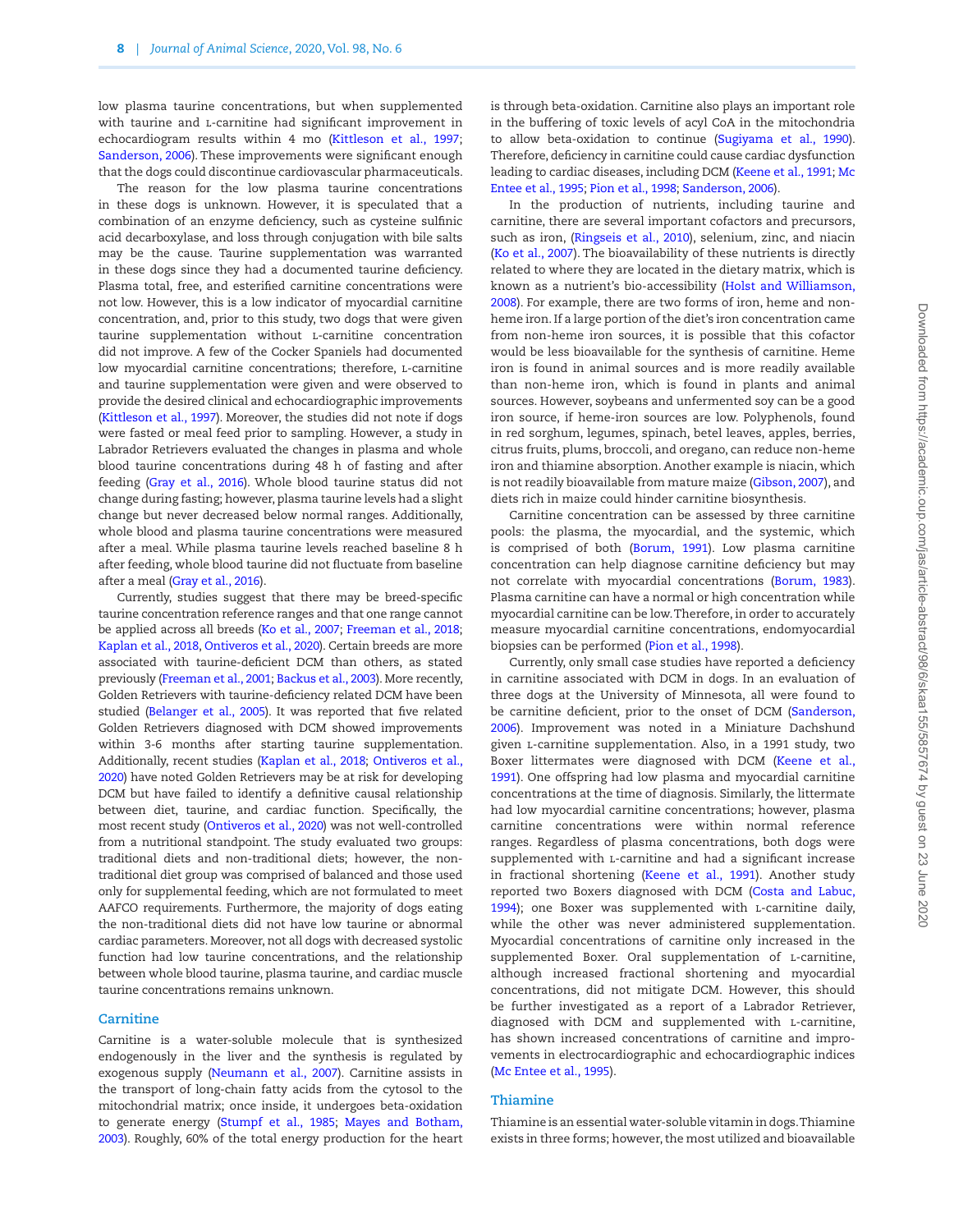form is thiamine pyrophosphate (Carpenter, 2012). Thiamine pyrophosphate plays a significant role in the metabolism of carbohydrates, lipids, and branched-chain amino acids (Depeint et al., 2006; Sriram et al., 2012; Manzetti et al., 2014; Abdou and Hazell, 2[01](#page-13-1)5). While most studies focus on thiamine deficiency and the adverse effects on the heart in pigs (Follis et al., 1943), rats (Suzuki, [196](#page-18-0)7; Bózner et al., 1969; Davies and Jennings, 1970), pigeons, mice, sea lions, foxes, and monkeys (Van Vleet and Ferrans, 1986), limited research is available in dogs. Reported adverse effects include dilated hearts in pigs (Follis et al., 1943) and cardiac mitochondrial alteration in rats (Suzuki, [1967](#page-18-0); Bózner et al., 1969; Davies and Jennings, 1970). Although these studies gave insight into negative cardiac effects of thiamine deficiency, current research needs to be conducted to assess any potential connection to DCM in dogs. Another enzyme that can affect bioavailability is thiaminase. Thiaminase cleaves thiamine at the methylene linkage, rendering it biologically inactive. Uncooked fish, shellfish, Brussels sprouts, and red cabbage contain thiaminases (Gibson, 2007).

## **Copper**

Copper plays an important role in energy metabolism by assisting the function of critical enzymes (Harris, 2001). In addition, copper is needed in the production of hemoglobin, myelin, and melanin, as well as maintaining the strength of blood vessels, epithelial tissue, and connective tissue (Harris, 2001; Gropper and Smith, 2012). Thus, deficiency in copper can have detrimental implications for cardiac function (Klevay, 2000; Saari, 2000). Early studies have examined the effects of a copper-deficient diet on cardiac health in pigs, rats, and rabbits (Van Vleet and Ferrans, 1986), however, not in dogs. The effects of copper deficiency ranged from anemia, CHF, myocardial necrosis, calcification, and cardiac hypertrophy (Hunt and Carlton, 1965). Copper is routinely supplemented in complete and balanced canine diets and, therefore, absolute deficiency is rare. Regardless, research into relative copper deficiencies which could be caused by excessive dietary zinc or iron (NRC, 2006), and the correlation with potential copper deficiency and cardiac health in dogs, should be evaluated to rule this out as a contributing factor to the cause of DCM in dogs.

#### **Vitamin E and selenium**

Vitamin E is a major lipid-soluble antioxidant present in plasma, erythrocytes, and tissues. Vitamin E works with the seleniumcontaining enzyme, glutathione peroxidase, to scavenge free radicals and prevent oxidative damage to polyunsaturated fatty acids (van Haaften et al., 2003). Dogs with DCM have significantly lower vitamin E concentrations and reduced glutathione peroxidase, which is involved in cysteine synthesis when compared with healthy dogs (Freeman et al., 2005). For example, a puppy diagnosed with cardiomyopathy exhibited signs of selenium-vitamin E deficiency and had distension of the left ventricle (van Rensburg and Venning, 1979). Furthermore, a study was recently conducted to observe the effects of selenium deficiency and protein-restricted diets on the myocardium in rats (Zhang et al., 2019). Increased concentrations of reactive oxygen species and malondialdehyde, which are measurements of oxidative stress, were observed. Additionally, along with a decrease in serum selenium, glutathione peroxidase activity was reduced.

Selenium bioavailability can also negatively affect the biosynthesis of taurine, by hindering the absorption of cofactors. Selenium is more available in its organic forms, seleno-cysteine and seleno-methionine, rather than the inorganic form, selenite. Overall, after processing nutrients from plants have improved the bioavailability due to the plant cell wall being compromised. However, animal sources have higher bioavailability properties after processing (Parada and Aguilera, 2007). Many biological activities of selenium occur through its incorporation into seleno-cysteine into seleno-proteins. Selenium deficiency is the main regulator of seleno-protein expression and has been associated with the pathogenicity of many viruses (Beck, 2007). Additionally, since selenium is a cofactor for glutathione, a deficiency in selenium leads to a decrease in glutathione peroxidase activity. In humans, selenium deficiency is associated with Keshan disease, an endemic cardiomyopathy that occurs in the areas of China with low soil selenium (Levander and Beck, 1997). Interestingly, selenium deficiency increases the occurrence of myocarditis and cardiomyopathy in mice exposed to both virulent and avirulent Coxsachie virus due to reduced glutathione peroxidase. Thus, glutathione peroxidase may protect against virally induced cardiac inflammation (Lubos et al., 2011) because reactive oxygen species may enhance viral replication (Beck, 2007).

## **Internal factors and competitive and noncompetitive interactions**

Internal factors, such as nutrient status of the animal, genetics, sex, pregnancy, lactation, chronic and acute infection, and disease state, can also affect the bioavailability of some nutrients (Gibson, 2007). Inter-nutrient competition also occurs when nutrients with chemical similarities compete for the same absorptive pathway, which is commonly seen when a supplement is taken with food. Also, noncompetitive interactions can occur. For example, phytates contained in unrefined cereals, legumes, nuts, and oilseeds will bind certain cations to form insoluble compounds (Williamson, 2017). This may lead to zinc, iron, calcium, and magnesium being poorly absorbed.

## Chemical-Inherent Compounds and Heavy Metals

#### **Cassava and cyanide**

Other potential etiologies that could contribute to the development of DCM include chemical inherent compounds and heavy metals. A commonly used ingredient in pet food is cassava (tapioca), which contains 10% arginine (Crawford, 1968). Cassava is known to accumulate cyanogenic glycosides, cyanide. When cyanide is consumed, it is converted into thiocyanate, which requires sulfane sulfur from sulfur-containing amino acids (Tor-Agbidye et al., 1999). Thus, there is an increased demand for sulfur-containing amino acids during detoxification (Tor-Agbidye et al., 1999). This can limit the availability of sulfur-containing amino acids used to biosynthesize taurine and carnitine. Additionally, cassava has been identified as a goitrogenic food.

#### **Goitrogenic foods**

Certain raw foods have been identified as goitrogenic, such as spinach, cassava, peanuts, soybeans, strawberries, sweet potatoes, peaches, pears, broccoli, Brussels sprouts, cabbage, canola, cauliflower, mustard greens, radishes, and rapeseed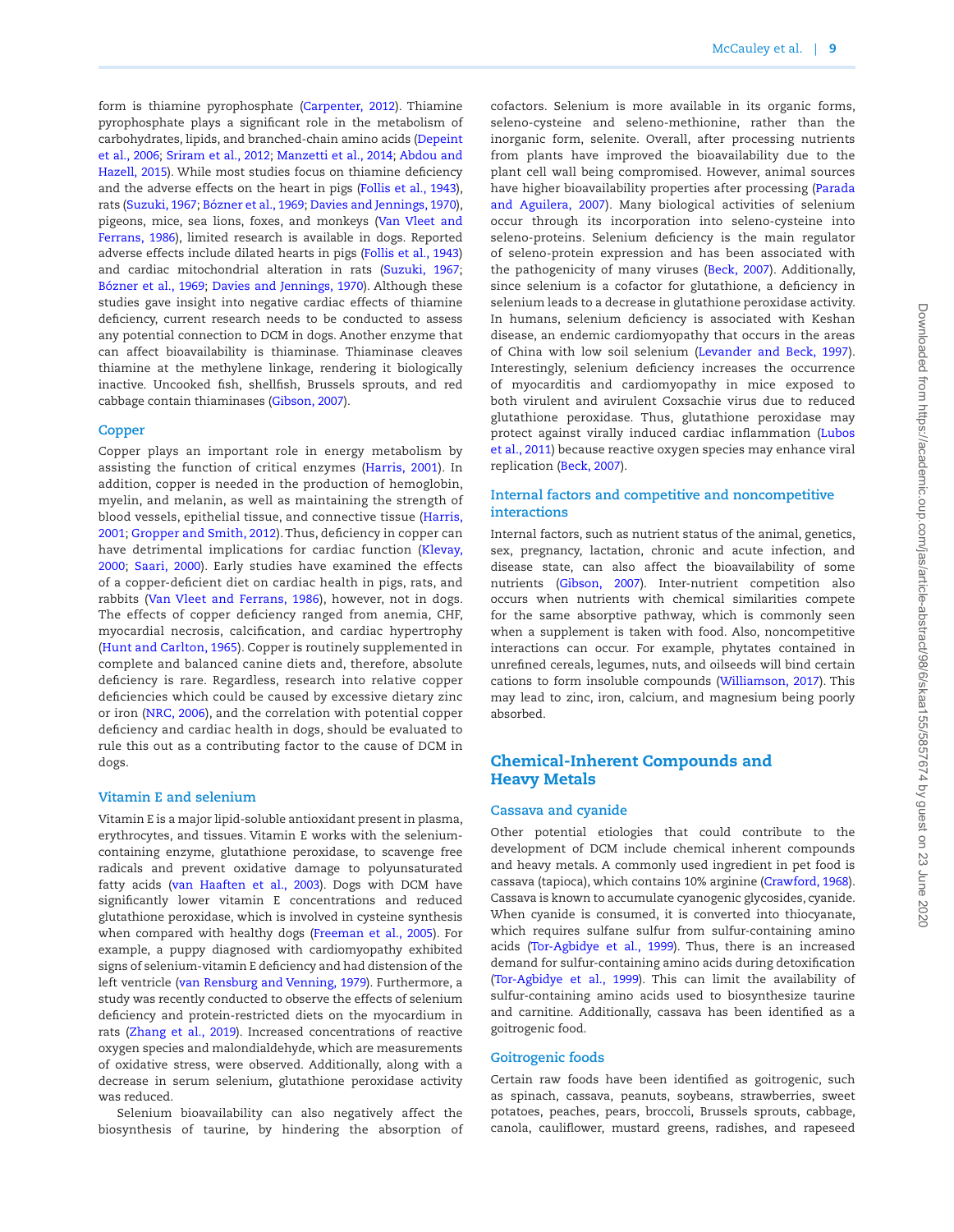(Dolan et al., 2010). These foods have been observed to have properties that suppress the function of the thyroid gland, increasing the risk of hypothyroidism. This interferes with iodine absorption affecting growth, cognitive function, and hormonal balance. Additionally, hypothyroidism has been known to lead to DCM, more specifically hypothyroidism-induced canine DCM (Rastogi et al., 2018)

#### **Heavy metals**

Ingredients used in pet food can contain heavy metals; however, the amount can vary depending on the mining, industrial processing, amount of pollution, and the usage of pesticide, fertilizer, and chemicals on the geographic location (Cao et al., 2010; Kim et al., 2018). For example, rice and certain leafy vegetables grown in China (Cao et al., 2010) along with cereal grains (Squadrone et al., 2017) are at a greater risk of accumulating heavy metals.

Heavy metals that are of major concern are arsenic, cadmium, and mercury. Since taurine detoxifies heavy metals, there is an increase in the demand, which may result in a taurine deficiency. More specifically, taurine depletion can occur during arsenic-induced cardiomyocyte viability, reactive oxygen species products, intracellular calcium, and apoptotic cell death (Flora et al., 2014). Taurine has also been observed to reduce cadmium-indices damages in murine hearts (Manna et al., 2008) and hypothalamus (Lafuente et al., 2005). A similar effect is exhibited in rats with taurine and its hepatoprotective effects against mercury toxicosis (Samipillai et al., 2010).

## Assessing Current Dietary Information

The information above reveals that diet-associated DCM is not a new concern. However, recent reports of a potential association between diets with specific characteristics, such as, but not limited to, containing legumes, grain-free, novel protein sources and ingredients, and smaller manufactured brands have reignited an interest in this topic (Freeman et al., 2018). Despite no definitive correlation for grain-free diets or their ingredients to DCM, some veterinary cardiologists and researchers are recommending pet owners switch their dogs to grain-based diets, without exotic protein sources and avoiding boutique brands (NC State Veterinary Hospital, 2019). Yet, others state, there is insufficient evidence-based research on whether diet is the cause for the subjective claims (Freeman et al., 2018). With concerns for dietary inadequacies, a guideline has been proposed for veterinarians in diagnosing and managing DCM based on the multiple causes of DCM phenotype reviewed above [\(Figure 2](#page-9-0)).

## Assessing Current Limitations

A review of the current literature reveals gaps within DCM studies in dogs, including sampling bias, inconsistencies in sampling parameters, confounding variables, and lack of complete data for case studies on DCM and known genetic predisposition in certain dog breeds.

## **Sample population**

When conducting research, it is impossible to collect data from the entire target population; however, a subgroup, sample



<span id="page-9-0"></span>**Figure 2.** Recommended veterinarian guidelines for managing diet concerns for pets with and without clinical signs of cardiac disease.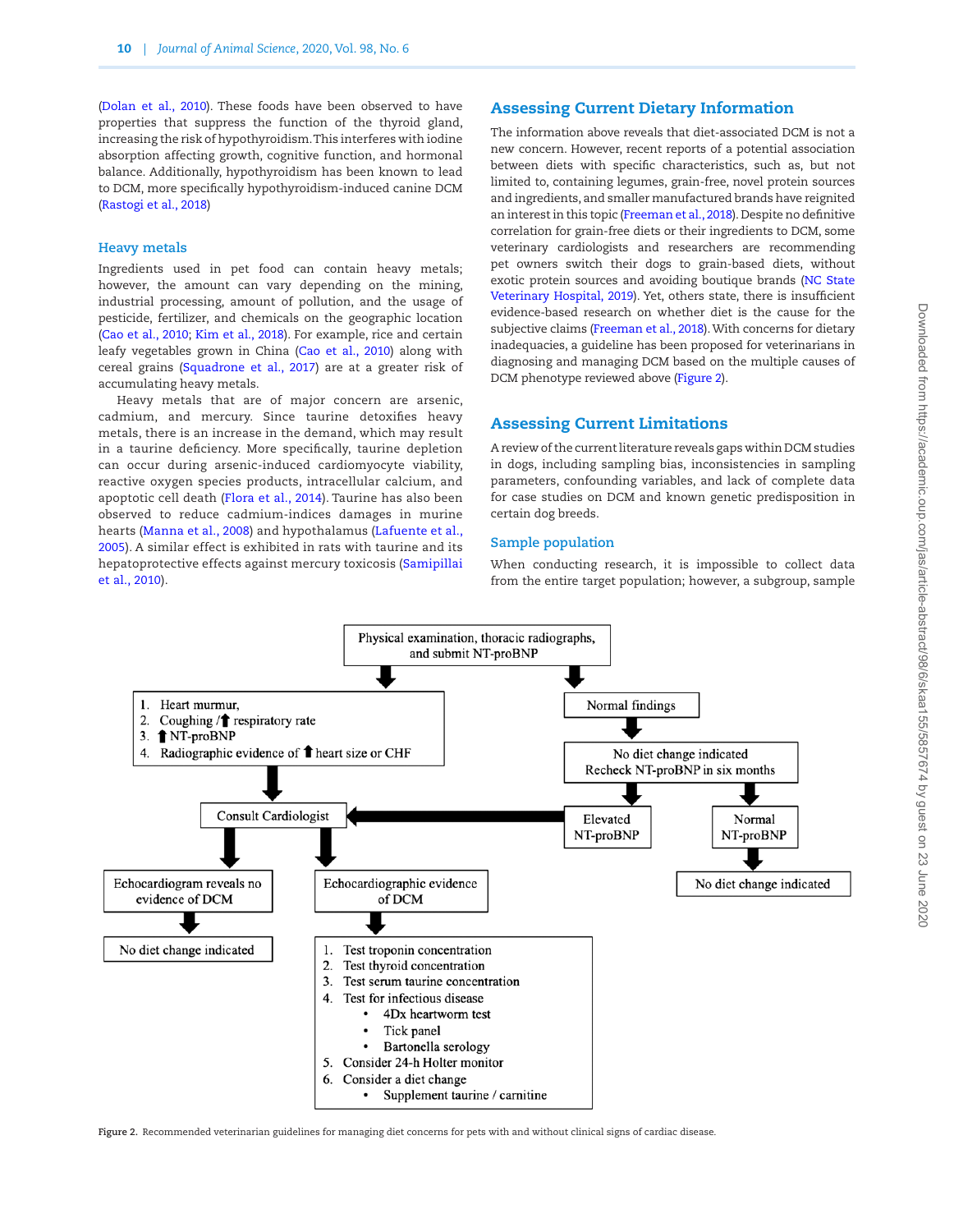population, can be randomly selected. The importance of a sample population being randomly selected, without bias, is vital for researchers as they begin to extrapolate the information from the sample population to the target population (Banerjee and Chaudhury, 2010). In addition to a randomized, non-biased sample population, a power analysis should be conducted to estimate an appropriate sample size needed for meaningful data.

Major limitations can occur when extrapolating and generalizing data when the sample size is too small, biased, or has an overrepresentation of a subgroup (Pannucci and Wilkins, 2010). For example, one retrospective review comprised of dogs diagnosed with DCM from October 1997 to August 2001 (Fascetti et al., 2003) was limited in sample size. In this study, 64 dogs with DCM were initially evaluated. However, a reduction in the sample size occurred when confounding factors were accounted for. It was noted that 24, out of the 64 dogs, had blood samples submitted. Out of the 24, 14 had low blood or plasma taurine concentrations. From that subgroup of 14, 6 American Cocker Spaniels, a breed that is well-known to be predisposed to DCM, were excluded. An additional dog was excluded due to the lack of dietary history (Fascetti et al., 2003). However, Golden Retrievers and Newfoundlands, which are also high-risk breeds for DCM, were included (Fascetti et al., 2003; Freeman et al., 2018). In this small population of 12 taurine-deficient dogs, all were eating a commercial diet of lamb meal and/or rice as primary ingredients and 8 of these dogs were consuming the same diet. Due to the small sample size, this study's data are difficult to extrapolate into the general dog population. Further studies to elucidate other potential causes of DCM in the excluded dogs that had normal taurine concentration are warranted.

Overrepresentation of a subset of a population can skew results. Recently, a study (Kaplan et al., 2018) collected taurine samples in 24 Golden Retrievers that were diagnosed with DCM and in 52 healthy Golden Retrievers. All Golden Retrievers with DCM were taurine deficient. Interestingly, some of the healthy dogs exhibited low taurine concentrations as well. This suggests that Golden Retrievers may represent breed sensitivity to DCM and the potential need for breed-specific taurine reference ranges (Kramer et al., 1995; Freeman et al., 2018; Kaplan et al., 2018). Due to the multifactorial etiology of DCM in Golden Retrievers (Kaplan et al., 2018), studies should not overrepresent them in the sample population if the goal of the study is to represent the dog population as a whole.

Since small sample sizes and overrepresentation of breeds are commonplace in DCM literature, the studies involving multiple breeds and larger sample groups are warranted to better understand if relationships exist between potential etiologies and the development of DCM for the overall dog population.

## **Confounding factors and assessing independent variables**

Confounding variables and lack of controlling for independent variables can introduce bias and suggest a correlation when none exists. For example, in 2018, a longitudinal study (Kaplan et al., 2018) was noted for having one of the largest sample size populations that assessed taurine concentration in Golden Retrievers. A significant improvement was noted in echocardiogram results and normalization of taurine concentrations when compared with baseline. This was observed after a diet change, administration of supplemental taurine, with or without l-carnitine, inotropic agents, diuretics, ACE inhibitors, and calcium channel blockers (Kaplan et al., 2018). Limitations listed were a lack of standardization among

treatments, supplements and pharmaceuticals given, and diet changes. Additionally, the lack of medical records, including the duration on previous diet and use of different reference laboratories for analyzing blood parameters, adds to the confounding variables. Despite these inconsistencies, the study concluded that taurine supplementation could slow down the progression of DCM in dogs fed commercial diets. Since not all dogs received the same treatment, determining which variables had any correlation to these improvements can be challenging if not impossible. Future case studies should only include dogs with a complete dietary history and only one variable evaluated. Furthermore, variables that should be considered for future prospective research include age of subjects, body weight, body condition scores, litter sizes, birth weights, diet of the bitch, and diet of the puppy after weaning. These factors can be important as they may have the potential to impact the development of normal physiologic functions including cardiovascular health.

## Limitations to Current FDA Reports

From January 2014 to April 2019, 524 DCM cases were reported to the FDA (2019a). Reported cases have exponentially increased since the FDA's initial communication to the public about a possible association between DCM and diets with specific characteristics, such as, but not limited to, containing legumes, grain-free, novel protein sources and ingredients, and smaller manufactured brands (Freeman et al., 2018). One case was reported in 2014 and 2015, two cases in 2016, and three cases in 2017. However, after the FDA's initial release, 320 cases were reported in 2018, and so far, 197 cases as of April 2019 (Dodds, 2018; FDA, 2019a). These numbers included 515 dogs and 9 cats.

#### **Sample population**

Recently, the FDA has stated that there is an increase in the prevalence of DCM in dogs. Based on the limited literature regarding DCM incidence rate, prior to the FDA reports, it is unknown whether this represents a true increase in cases. Most of the DCM cases reported to the FDA portal are a result of the FDA report on July 12, 2018, notifying the public of a potential link between DCM and pet food (FDA, 2019a). On June 27, 2019, the FDA released another update stating that 380 dogs were identified as "Breeds Most Frequently Reported to FDA" [\(Table 1\)](#page-11-0). This information was from the cases reported up to April 30, 2019 (FDA, 2019b). However, the FDA report does not specify whether the dog breed categorization is based on breed phenotype or genotype. It is inferred that the term "breed" refers to phenotype in this instance because of the lack of genetic breed testing included in the FDA report. Thirteen of the dogs were reported "unknown breed", 62 mixed breeds, and the remaining were named by breed. Of 305 dogs that had breeds listed [\(Figure 3\)](#page-11-1), 223 (73%) were identified as a breed predisposed to DCM (Golden Retrievers, Great Danes, Doberman Pinschers, Boxers, Cocker Spaniels, and Bulldogs) (Calvert et al., 1997; Kittleson et al., 1997; Sisson et al., 2000; Broschk and Distl, 2005; Domanjko-Petric and Tomsic, 2008; Cunningham et al., 2018; Kaplan et al., 2018). Overrepresentation and breed reporting bias possibly inflated the number of reported cases (FDA, 2019a).

With the additional media around DCM, increased diagnosis of DCM may be seen due to the willingness of owners and veterinarians to investigate the disease. It is also possible that dog owners that are willing to invest in cardiology referral consultations are also more likely to have purchased implicated diets (FDA, 2019a). An increase in reports due to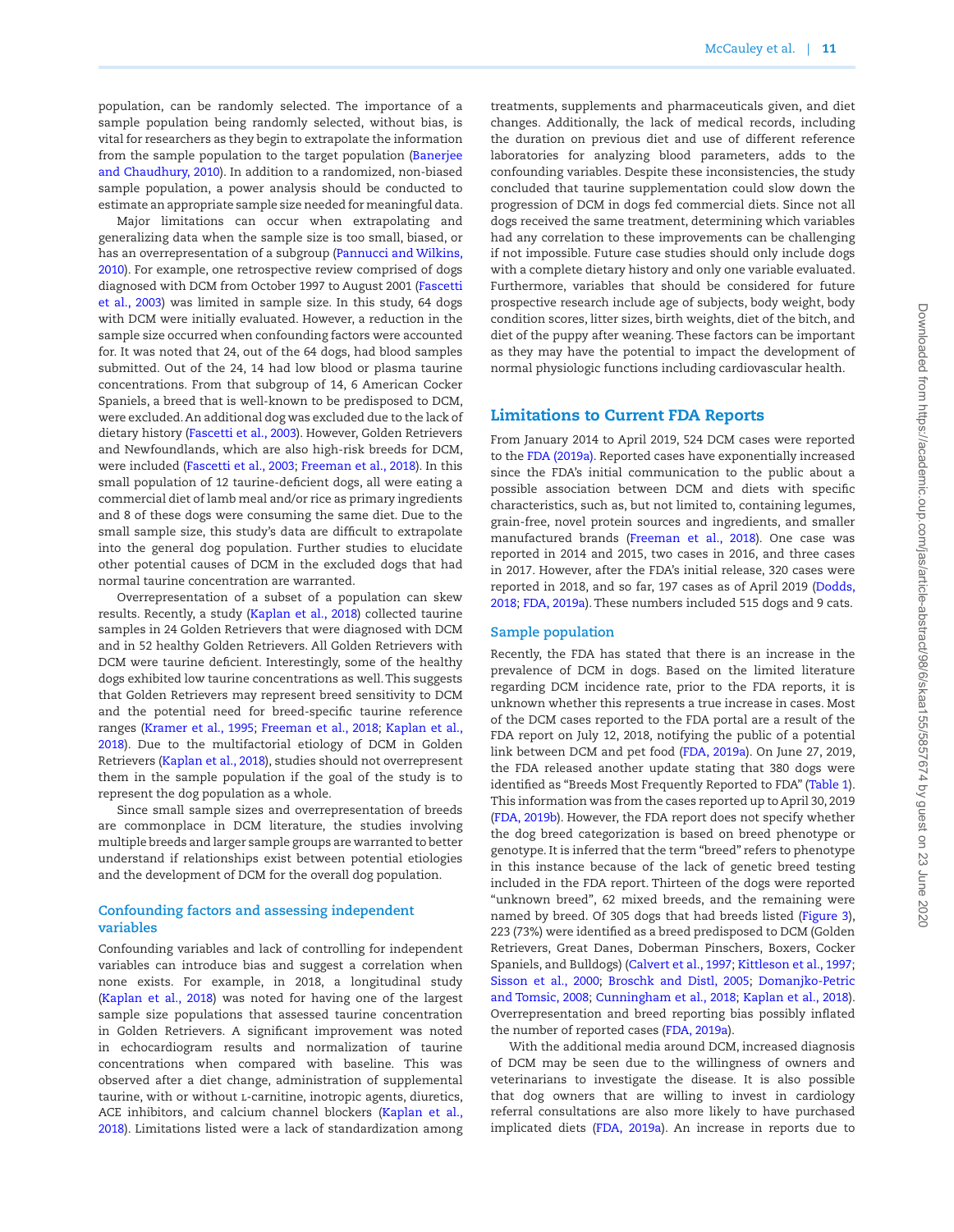<span id="page-11-0"></span>Table 1. Breeds of DCM cases most frequently reported to the FDA<sup>1</sup>

| Breed                      | Number of cases |
|----------------------------|-----------------|
| Golden Retriever           | 95              |
| Mixed                      | 62              |
| Labrador Retriever         | 47              |
| Great Dane                 | 25              |
| Pit Bull                   | 23              |
| German Shepherd            | 19              |
| Doberman Pinscher          | 15              |
| Australian Shepherd        | 13              |
| Unknown                    | 13              |
| Boxer                      | 11              |
| Mastiff                    | 8               |
| German Shorthaired Pointer | 7               |
| Shetland Sheepdog          | 7               |
| Weimaraner                 | 7               |
| American Bulldog           | 6               |
| American Cocker Spaniel    | 6               |
| Standard Poodle            | 6               |
| Bulldog                    | 5               |
| Shih Tzu                   | 5               |
|                            |                 |

#### 1 FDA (2019a).

awareness or concern regarding diet history and veterinarians' knowledge of predisposed breeds resulted in reporting bias and overrepresentation. For instance, the FDA report provided a detailed history of two Doberman Pinscher littermates, in the same household, eating a grain-free diet, and diagnosed with DCM via echocardiogram. Yet, these littermates are from a genetically predisposed breed, which is unlikely that dietassociated DCM is the primary, underlying etiology (Sammarco, 2008). To further understand the incidence rate and if there is a possible increase in DCM, multi-clinic, retrospective studies are warranted to identify a percentage of the population seeking referral to diagnose DCM, the incidence in specific breeds, and diet history, with comparison to market share.

## **Sampling bias**

The awareness of DCM and a possible association to the term, "BEG" diets, was raised in a veterinary medical publication (Freeman et al., 2018) and FDA reports (FDA, 2019a). "CVM [FDA's Center for Veterinary Medicine] encourages veterinary professionals to report well-documented cases of DCM in dogs suspected to having a link to diet." (FDA, 2019a) was quoted by the FDA in 2019. This demonstrates how asking for information in a certain way can skew data. Moreover, regardless of what diet the dog is eating, asking the veterinary community and the public for DCM cases in dogs only eating grain-free or exotic protein diets will result in sampling bias (Pannucci and Wilkins, 2010). To prevent this, the veterinary community should be asked to provide information for all DCM cases during the same time period, regardless of what the practitioners' proposed etiology was.

From the documented cases, the FDA reports do not have complete medical records and diet histories for all dogs (FDA, 2019a). As of April 30, 2019, out of the 515 dogs, 14 dogs have provided initial samples for the 1 to 2-mo follow-up. Of these, only 10 dogs had information provided. In order to gain more information on these cases, Chesapeake Veterinary Cardiology Associates (CVCA) has been working to obtain medical records and follow up on FDA reported dogs (FDA, 2019a). Currently, for the 6-mo follow-up, the return rate is down by 50% due to



<span id="page-11-1"></span>**Figure 3.** Percentage of dog cases reported in the FDA report that are breeds predisposed (dark gray) to DCM, non-predisposed (white) to DCM, and mixed or unknown breeds (light gray). Dogs considered predisposed to DCM include Great Danes, Doberman Pinschers, Boxers, Golden Retrievers, Cocker Spaniels, German Shepherds, and Bulldogs. FDA (2019a).

incomplete sample collection or death of the dogs (FDA, 2019a). Ideally, inclusion criteria would be, at minimum, a diagnosis of DCM via echocardiogram, performed by a veterinary cardiologist and complete medical records and diet history, including the length of time on the diet. The information cannot be properly analyzed if a case report does not contain all required information; therefore, it should not be included in studies.

#### **Confounding variables**

There were many confounding factors in the data collected from an FDA report where grain-free diets (or diets with pulses in the first five ingredients) were implicated as a potential cause of DCM. Potential confounding factors included incomplete diet history, age of the sample population, concurrent diseases, and unreported duration of the diet being fed at the time data were collected (FDA, 2019a). Another confounding variable is the body condition of these dogs and the number of treats and table scraps being given at home. Freeman et al. (2018) suggested that diet-associated DCM may be associated with treats rather than the actual diet being fed (Freeman et al., 2018). Additionally, the list of dogs was predominantly male, older than 80 yr of age, and no data on the concurrent disease were provided, as well as unreported duration of time on diet reported (FDA, 2019a).

The FDA Vet-LIRN report (FDA, 2019b) stated that 44% (*n* = 91) of the 202 dogs that had a diagnosis of DCM, confirmed by echocardiogram, also had documented concurrent medical conditions [\(Figure 4](#page-12-0)). These concurrent conditions can lead to the development of cardiovascular diseases. The report states 15% ( $n = 32$ ) had valvular degeneration and 12% ( $n = 24$ ) had atrial fibrillation. These conditions can contribute to an enlarged left atrium and ventricle and can resemble a DCM phenotype (Saunders and Gordon, 2015). The FDA Vet-LIRN report also stated 9% (*n* = 18) had concurrent hypothyroidism, which has been known to increase the risk of cardiovascular disease (Karlapudi et al., 2012). Lastly,  $8\%$  ( $n = 17$ ) of the dogs had a concurrent diagnosis of tick-borne diseases, such as Lyme or Anaplasmosis. Studies indicate a possible relationship between Lyme disease and DCM in humans (Bartůnek et al., 2006; Kuchynka et al., 2015) and dogs (Agudelo et al., 2011).

The literature supports that 61% of dogs with chronic valvular disease or DCM have another concurrent condition (Freeman et al., 2003) leading to confounding factors when assessing DCM etiology. Therefore, dogs with these conditions, such as the cases mentioned previously, should not be included. Disease state should be considered when evaluating the results of the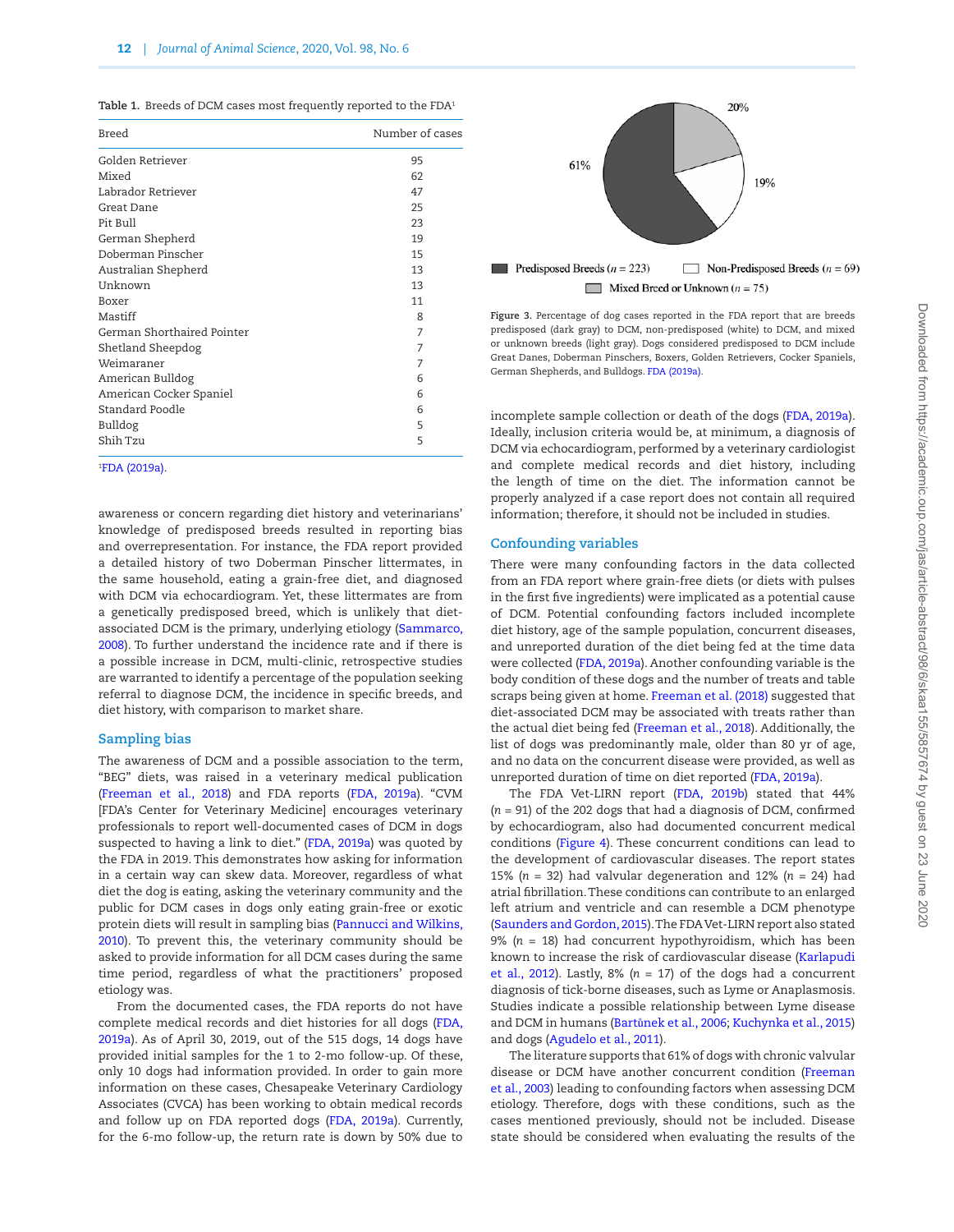

<span id="page-12-0"></span>**Underlying Medical Issues**  $(n = 67)$  No Known Medical Issues  $(n = 135)$ 

**Figure 4.** Dogs in FDA report diagnosed via echocardiogram that have known underlying medical conditions (gray) and dogs that had no known medical issues (white). Known underlying medical conditions include chronic valve disease, hypothyroidism, and tick-borne diseases. FDA (2019a).

FDA investigation (FDA, 2019b). Future studies evaluating dietassociation DCM should control for confounding concurrent medical conditions. Factors could include physical exam, blood nutrient concentrations, potential toxins, high sensitivity cTn1, NT proBNP testing, and echocardiograms.

#### **Standardized measurements**

To decrease variability, standardized measurements are required. As previously discussed, the lack of standardization of treatments and data analyzing occurs in the studies related to DCM. These include the use of echocardiograms, whole blood vs. plasma taurine concentration, plasma vs. endomyocardial biopsy carnitine concentration, and not having definitive parameters for collecting diet histories. In recent FDA reports, of the 340 dogs' medical records reviewed, 202 (36%) had a definitive diagnosis of DCM, confirmed by an echocardiogram (FDA, 2019b). The FDA Vet-LIRN states that 176 of the dogs diagnosed with cardiovascular disease had taurine measurements and echocardiograms (FDA, 2019b). However, the report does not provide details on whether taurine concentrations were from plasma, whole blood, or both. It has been suggested that whole blood taurine may be more indicative of the actual taurine status of the dog than plasma taurine (Freeman et al., 2018). This is likely from a higher concentration of taurine found in platelets and white blood cells than in extracellular fluid (Huxtable, 1992) Therefore, it may be difficult to compare data across various sample types. Future studies should be consistent across collections and analyses in order to give an accurate comparison.

#### **Conflicting information**

Descriptors of pet foods implicated to have a subjective association with DCM are diets with specific characteristics, such as, but not limited to, containing legumes, grain-free, novel protein sources and ingredients, and smaller manufactured brands (Freeman et al., 2018). However, an exhaustive review of the literature provides evidence of conflicting information. For example, boutique diets, defined as produced by a small manufacturer, have been implicated in association with DCM (Freeman et al., 2018; FDA, 2019a). However, when the FDA report is broken down into which pet food manufacturers made the called-out diets (FDA, 2019a), 49% of the brands listed were made by one of the six largest pet food manufacturers in North America (Petfood Industry, 2019). Given that almost half of the brands listed on the FDA report (FDA, 2019a) on June 27, 2019, are not manufactured by boutique pet food companies [\(Figure 5](#page-12-1)), it is unlikely that an association can be made to DCM.



<span id="page-12-1"></span>Top 6 U.S. Manufacturers  $(n = 211)$  Other U.S. Manufacturers  $(n = 220)$ 

**Figure 5.** Top six U.S. manufacturers (gray) and other U.S. manufacturers (white) named in the FDA report concerning DCM in dogs. FDA (2019a).

A bar graph in the 2019 FDA report titled, "Animal Proteins in Diets Reported to FDA," lists 630 reported protein sources. The FDA figure lists the top seven proteins of the implicated diets: chicken, lamb, salmon, whitefish, turkey, beef, and pork. These comprised 76% of the diets named in the FDA report (FDA, 2019a), which are not exotic pet food proteins (Case et al., 2011). Previously, based on a study examining 12 dogs (Fascetti et al., 2003), lamb meal-based diets were implicated in taurine-deficient DCM. These ingredients are inherently low in taurine and dogs fed these diets had low whole blood taurine concentration (Delaney et al., 2003). In addition, lower plasma methionine and cystine concentrations were identified in animals fed meals containing turkey (Delaney et al., 2003). Further, suggesting exotic protein sources may not lead to the development of DCM.

The current hypothesis coming from data presented to the FDA is that grain-free diets could have an association with the development of DCM (Freeman et al., 2018; Adin et al., [2](#page-13-2)019), despite the lack of support from the literature. For instance, a study concluded that whole blood taurine concentrations were lower in dogs fed whole grain diets, such as rice bran and barley (Delaney et al., 2003), while another study observed that beet pulp, rather than rice, had a greater impact on lowering the concentrations of plasma and whole blood taurine (Ko and Fascetti, 2016). This suggests that these ingredients are likely not a cause of the taurine-deficiency in dogs. However, the FDA has currently raised concern for diets that contain legumes as one of the top seven ingredients.

According to the FDA's 2018 report (FDA, 2018), lentils, peas, and other legumes (pulse ingredients) have been speculated to be responsible for diet-associated DCM. However, this hypothesis may be unsupported by evidence-based research. In a study conducted at the University of Illinois, in a controlled environment, dogs were fed 45% legumes or fed a diet primarily comprised of poultry byproduct. Interestingly, over the 90-d study, there was no significant difference when comparing plasma amino acids between groups (Reilly and de Godoy, 2019). Additionally, comparing the plasma and whole blood taurine concentrations between groups was not significantly different (Reilly and de Godoy, 2019). Therefore, since there was no change in taurine concentrations with dogs being fed a diet containing 45% legumes, legumes are more than likely not a cause of taurine-deficient DCM. Further supporting this, Kaplan et al. (2018) compared commercial diets being consumed by dogs diagnosed with DCM (Kaplan et al., 2018). While all initial ingredients in the ingredient list were not reported, this study did report 12 out of 13 diets were grain-free and 10 out of 13 contained legumes in the first five ingredients. However, 22 out of 23 of these dogs were eating less than the maintenance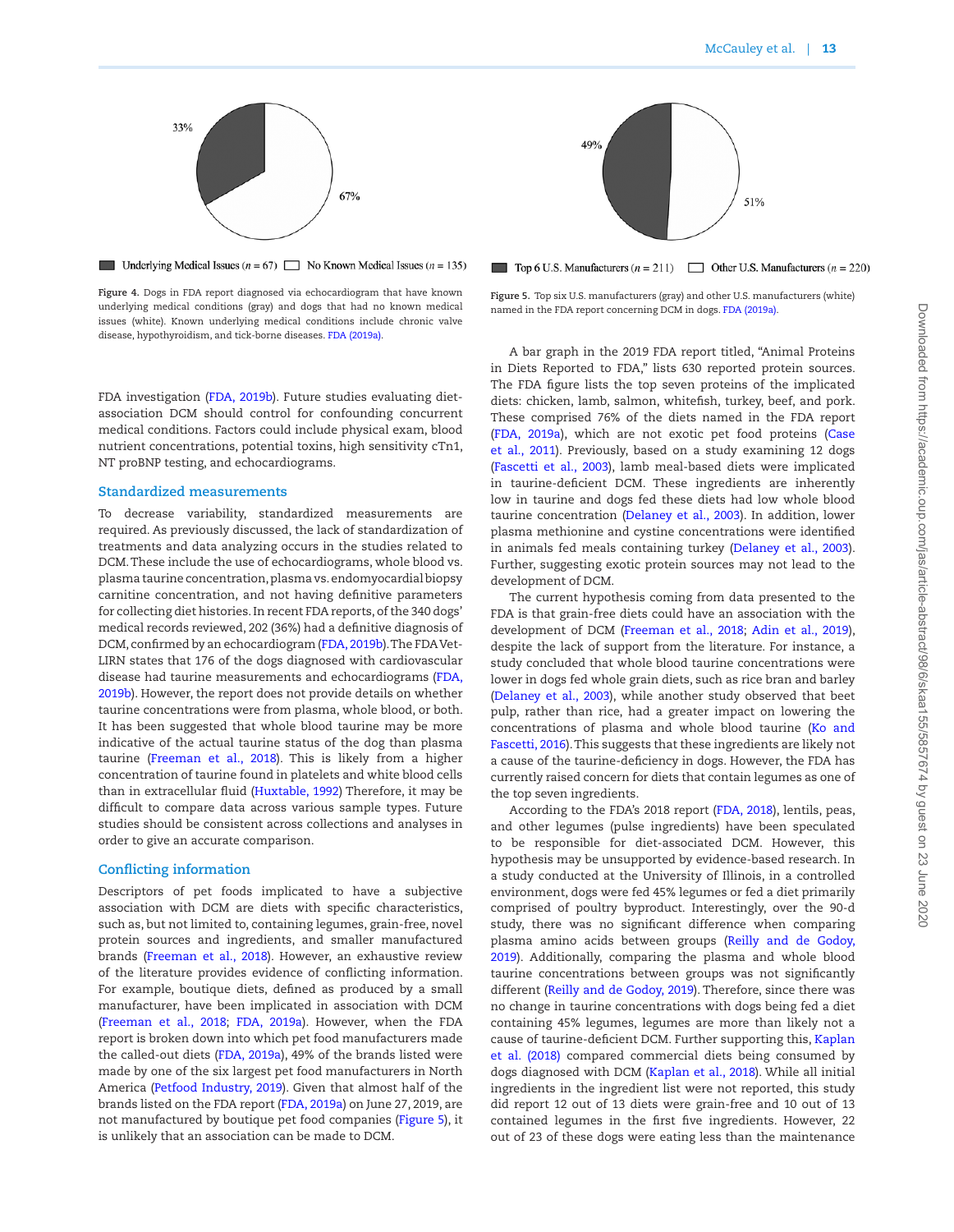energy requirements and brand suggested feeding guidelines. This may have resulted in a suboptimal intake of sulfurcontaining amino acids (Kaplan et al., 2018) and not pulse ingredients. This exhaustive review of the literature provides support that eliminates the pet food characteristics that have been implicated to have a subjective association with DCM. To determine if DCM can be associated with certain categories of diets would require further prospective studies that remove confounding factors.

## Conclusion

Recently, a correlation between diets with specific characteristics, such as, but not limited to, containing legumes, grain-free, novel protein sources and ingredients, and smaller manufactured brands to DCM has come under scrutiny by academic researchers and the FDA. The use of the acronym "BEG" and its association with DCM are without merit because there is no definitive evidence in the literature. At this time, information distributed to the veterinary community and the general public has been abbreviated synopses of case studies, with multiple variables and treatments, incomplete medical information, and conflicting medical data and opinions from veterinary nutrition influencers. Also, in past literature, sampling bias, overrepresentation of subgroups, and confounding variables in the data weaken this hypothesis. Additionally, based on current literature, the incidence of DCM in the overall dog population is estimated to be between 0.5% and 1.3% in the United States. However, the FDA case numbers (560 dogs) are well below the estimated prevalence. Therefore, it is impossible to draw any definitive conclusions, in these cases, linking specific diets or specific ingredients to DCM.

DCM is a multifactorial medical condition with many proven etiologies and potential causes contributing to the development of the disease. Therefore, prospective studies investigating, not only diet, but also infection, metabolism, and genetic involvement, must be conducted. In hopes of better understanding a potential correlation with diets to DCM, more objective data need to be collected and analyzed, without sampling bias and confounding factors. While determining the cause of recently reported cases of cardiac disease is of the utmost importance, based on this review of the current literature, there is no definitive relationship these implicated diet characteristics and DCM.

#### Acknowledgment

This study was funded by BSM Partners.

## Conflict of interest statement

The authors declare no real or perceived conflicts of interest.

## Literature Cited

- <span id="page-13-1"></span>Abdou, E., and A. S. Hazell. 2015. Thiamine deficiency: an update of pathophysiologic mechanisms and future therapeutic considerations. *Neurochem. Res*. **40**:353–361. doi[:10.1007/](https://doi.org/10.1007/s11064-014-1430-z) [s11064-014-1430-z](https://doi.org/10.1007/s11064-014-1430-z)
- <span id="page-13-2"></span>Adin, D., T. C. DeFrancesco, B. Keene, S. Tou, K. Meurs, C. Atkins, B. Aona, K. Kurtz, L. Barron, and K. Saker. 2019. Echocardiographic phenotype of canine dilated cardiomyopathy differs based on diet type. *J. Vet. Cardiol*. **21**:1– 9. doi:[10.1016/j.jvc.2018.11.002](https://doi.org/10.1016/j.jvc.2018.11.002)
- Agudelo, C., P. Schanilec, K. Kybicova, and P. Kohout. 2011. Cardiac manifestations of borreliosis in a dog: a case report. *Vet. Med. Czech*. **56**:85–92. doi[:10.17221/1577-VETMED](https://doi.org/10.17221/1577-VETMED)
- Anjos, D., C. Cintra, J. Rocha, and D. Junior. 2015. Cardiac biomarkers-an ally in the prognosis of heart disorders in small animals. *Rev. Investig. Med. Vet*. **14**(6):38–45.
- Armstrong, D., C. Lombard, and A. Ellis. 1986. Electrocardiographic and histologic abnormalities in canine ceroid-lipofuscinosis (CCL). *J. Mol. Cell. Cardiol*. **18**:91–97. doi[:10.1016/](https://doi.org/10.1016/s0022-2828(86)80986-5) [s0022-2828\(86\)80986-5](https://doi.org/10.1016/s0022-2828(86)80986-5)
- AVMA. 2019. U.S. pet ownership statistics. Available from [https://](https://www.avma.org/KB/Resources/Statistics/Pages/Market-research-statistics-US-pet-ownership.aspx) [www.avma.org/KB/Resources/Statistics/Pages/Market](https://www.avma.org/KB/Resources/Statistics/Pages/Market-research-statistics-US-pet-ownership.aspx)[research-statistics-US-pet-ownership.aspx.](https://www.avma.org/KB/Resources/Statistics/Pages/Market-research-statistics-US-pet-ownership.aspx) [accessed November 25, 2019].
- Backus, R. C., G. Cohen, P. D. Pion, K. L. Good, Q. R. Rogers, and A. J. Fascetti. 2003. Taurine deficiency in Newfoundlands fed commercially available complete and balanced diets. *J. Am. Vet. Med. Assoc*. **223**:1130–1136. doi:[10.2460/javma.2003.223.1130](https://doi.org/10.2460/javma.2003.223.1130)
- Backus, R. C., K. S. Ko, A. J. Fascetti, M. D. Kittleson, K. A. Macdonald, D. J. Maggs, J. R. Berg, and Q. R. Rogers. 2006. Low plasma taurine concentration in Newfoundland dogs is associated with low plasma methionine and cyst(e)ine concentrations and low taurine synthesis. *J. Nutr*. **136**:2525– 2533. doi[:10.1093/jn/136.10.2525](https://doi.org/10.1093/jn/136.10.2525)
- Banerjee, A., and S. Chaudhury. 2010. Statistics without tears: populations and samples. *Ind. Psychiatry J*. **19**:60–65. doi:[10.4103/0972-6748.77642](https://doi.org/10.4103/0972-6748.77642)
- Barber, J. S., and A. J. Trees. 1996. Clinical aspects of 27 cases of neosporosis in dogs. *Vet. Rec*. **139**:439–443. doi[:10.1136/](https://doi.org/10.1136/vr.139.18.439) [vr.139.18.439](https://doi.org/10.1136/vr.139.18.439)
- Barison, A., L. E. Pastormerlo, and A. Giannoni. 2010. Troponin in non-ischaemic dilated cardiomyopathy *Eur. Cardiol. Rev*. **7**(3):220–224. doi:[10.15420/ecr.2011.7.3.220](https://doi.org/10.15420/ecr.2011.7.3.220)
- Bartůnek, P., K. Gorican, V. Mrázek, P. Varejka, T. Veiser, J. Hercogová, D. Hulínská, and D. Janovská. 2006. Lyme borreliosis infection as a cause of dilated cardiomyopathy. *Prague Med. Rep*. **107**(2):213–226.
- Basso, C., P. R. Fox, K. M. Meurs, J. A. Towbin, A. W. Spier, F. Calabrese, B. J. Maron, and G. Thiene. 2004. Arrhythmogenic right ventricular cardiomyopathy causing sudden cardiac death in boxer dogs: a new animal model of human disease. *Circulation* **109**:1180–1185. doi[:10.1161/01.CIR.0000118494.07530.65](https://doi.org/10.1161/01.CIR.0000118494.07530.65)
- Bauchart-Thevret, C., B. Stoll, and D. G. Burrin. 2009. Intestinal metabolism of sulfur amino acids. *Nutr. Res. Rev*. **22**:175–187. doi:[10.1017/S0954422409990138](https://doi.org/10.1017/S0954422409990138)
- Beck, M. A. 2007. Selenium and vitamin E status: impact on viral pathogenicity. *J. Nutr*. **137**:1338–1340. doi[:10.1093/](https://doi.org/10.1093/jn/137.5.1338) [jn/137.5.1338](https://doi.org/10.1093/jn/137.5.1338)
- Beier, P., S. Reese, P. J. Holler, J. Simak, G. Tater, and G. Wess. 2015. The role of hypothyroidism in the etiology and progression of dilated cardiomyopathy in Doberman Pinschers. *J. Vet. Intern. Med*. **29**:141–149. doi:[10.1111/jvim.12476](https://doi.org/10.1111/jvim.12476)
- Belanger, M. C., M. Ouellet, G. Queney, and M. Moreau. 2005. Taurinedeficient dilated cardiomyopathy in a family of golden retrievers. *J. Am. Anim. Hosp. Assoc*. **41**:284–291. doi[:10.5326/0410284](https://doi.org/10.5326/0410284)
- Bellumori, T. P., T. R. Famula, D. L. Bannasch, J. M. Belanger, and A. M. Oberbauer. 2013. Prevalence of inherited disorders among mixed-breed and purebred dogs: 27,254 cases (1995- 2010). *J. Am. Vet. Med. Assoc*. **242**:1549–1555. doi[:10.2460/](https://doi.org/10.2460/javma.242.11.1549) [javma.242.11.1549](https://doi.org/10.2460/javma.242.11.1549)
- <span id="page-13-0"></span>Bidulescu, A., L. E. Chambless, A. M. Siega-Riz, S. H. Zeisel, and G. Heiss. 2007. Usual choline and betaine dietary intake and incident coronary heart disease: the Atherosclerosis Risk in Communities (ARIC) study. *BMC Cardiovasc. Disord*. **7**:20. doi:[10.1186/1471-2261-7-20](https://doi.org/10.1186/1471-2261-7-20)
- Bonagura, J. D., and D. S. Herring. 1985. Echocardiography. acquired heart disease. *Vet. Clin. North Am. Small Anim. Pract*. **15**:1209–1224. doi:[10.1016/s0195-5616\(85\)50366-6](https://doi.org/10.1016/s0195-5616(85)50366-6)
- Borum, P. R. 1983. Carnitine. *Annu. Rev. Nutr*. **3**:233–259. doi:[10.1146/annurev.nu.03.070183.001313](https://doi.org/10.1146/annurev.nu.03.070183.001313)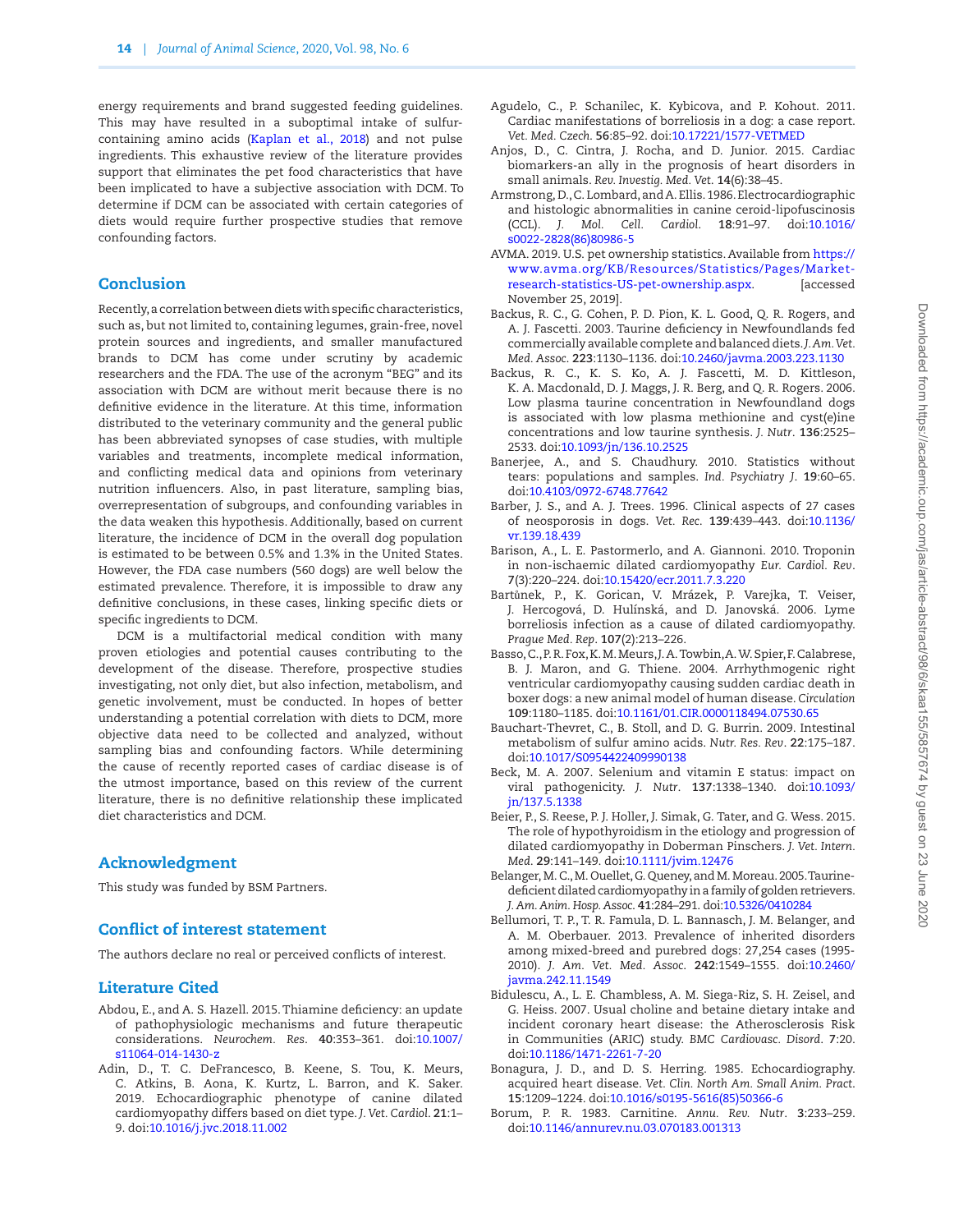- Borum, P. R. 1991. Carnitine and lipid metabolism. *Bol. Asoc. Med. P. R*. **83**:134–135. doi[:10.1016/0165-6147\(91\)90599-N](https://doi.org/10.1016/0165-6147(91)90599-N)
- Boswood, A., J. Dukes-McEwan, J. Loureiro, R. A. James, M. Martin, M. Stafford-Johnson, P. Smith, C. Little, and S. Attree. 2008. The diagnostic accuracy of different natriuretic peptides in the investigation of canine cardiac disease. *J. Small Anim. Pract*. **49**:26–32. doi:[10.1111/j.1748-5827.2007.00510.x](https://doi.org/10.1111/j.1748-5827.2007.00510.x)
- Boswood, A., S. G. Gordon, J. Häggström, G. Wess, R. L. Stepien, M. A. Oyama, B. W. Keene, J. Bonagura, K. A. MacDonald, M. Patteson, *et al.* 2018. Longitudinal analysis of quality of life, clinical, radiographic, echocardiographic, and laboratory variables in dogs with preclinical myxomatous mitral valve disease receiving pimobendan or placebo: the EPIC study. *J. Vet. Intern. Med*. **32**:72–85. doi[:10.1111/jvim.14885](https://doi.org/10.1111/jvim.14885)
- Bózner, A., H.-J. Knieeiem, H. Meessen, and H. Reinauer. 1969. Die Ultrastruktur und Biochemie des Herzmuskels der Ratte im Thiaminmangel und nach einer Gabe von Thiamin. *Virchows Arch. Abt. B. Zellpath*. **2**(2):125–143.
- Broschk, C., and O. Distl. 2005. Dilated cardiomyopathy (DCM) in dogs–pathological, clinical, diagnosis and genetic aspects. *Dtsch. Tierarztl. Wochenschr*. **112**(10):380–385.
- Cadogan, D. J., and M. Choct. 2015. Pattern of non-starch polysaccharide digestion along the gut of the pig: contribution to available energy. *Anim. Nutr*. **1**:160–165. doi:[10.1016/j.](https://doi.org/10.1016/j.aninu.2015.08.011) [aninu.2015.08.011](https://doi.org/10.1016/j.aninu.2015.08.011)
- Calvert, C. A., G. Hall, G. Jacobs, and C. Pickus. 1997. Clinical and pathologic findings in Doberman pinschers with occult cardiomyopathy that died suddenly or developed congestive heart failure: 54 cases (1984-1991). *J. Am. Vet. Med. Assoc*. **210**(4):505–511.
- Cao, H., J. Chen, J. Zhang, H. Zhang, L. Qiao, and Y. Men. 2010. Heavy metals in rice and garden vegetables and their potential health risks to inhabitants in the vicinity of an industrial zone in Jiangsu, China. *J. Environ. Sci. (China)* **22**:1792–1799. doi:[10.1016/s1001-0742\(09\)60321-1](https://doi.org/10.1016/s1001-0742(09)60321-1)
- Carpenter, K. J. 2012. The discovery of thiamin. *Ann. Nutr. Metab*. **61**:219–223. doi[:10.1159/000343109](https://doi.org/10.1159/000343109)
- Carr, A. 2017. When should mitral valve disease in dogs be treated? American Veterinarian. Available from [https://cvm.](https://cvm.ncsu.edu/wp-content/uploads/2018/05/CARDIO-Mitral-Valve-disease-1-1.pdf﻿) [ncsu.edu/wp-content/uploads/2018/05/CARDIO-Mitral-](https://cvm.ncsu.edu/wp-content/uploads/2018/05/CARDIO-Mitral-Valve-disease-1-1.pdf﻿)[Valve-disease-1-1.pdf](https://cvm.ncsu.edu/wp-content/uploads/2018/05/CARDIO-Mitral-Valve-disease-1-1.pdf﻿) [accessed February 18, 2020]
- Case, L. P., L. Daristotle, M. G. Hayek, and M. F. Raasch. 2011. *Canine and feline nutrition*. Maryland Heights (MS): Elsevier.
- Cooper, L. T. Jr. 2009. Myocarditis. *N. Engl. J. Med*. **360**:1526–1538. doi:[10.1056/NEJMra0800028](https://doi.org/10.1056/NEJMra0800028)
- da Costa, K. A., C. E. Gaffney, L. M. Fischer, and S. H. Zeisel. 2005. Choline deficiency in mice and humans is associated with increased plasma homocysteine concentration after a methionine load. *Am. J. Clin. Nutr*. **81**:440–444. doi[:10.1093/](https://doi.org/10.1093/ajcn.81.2.440) [ajcn.81.2.440](https://doi.org/10.1093/ajcn.81.2.440)
- da Costa, K. A., S. C. Garner, J. Chang, and S. H. Zeisel. 1995. Effects of prolonged (1 year) choline deficiency and subsequent re-feeding of choline on 1,2-sn-diradylglycerol, fatty acids and protein kinase C in rat liver. *Carcinogenesis* **16**:327–334. doi:[10.1093/carcin/16.2.327](https://doi.org/10.1093/carcin/16.2.327)
- Costa, N. D., and R. H. Labuc. 1994. Case Report: Efficacy of oral carnitine therapy for dilated cardiomyopathy in boxer dogs. *J. Nutr*. **124**(12 Suppl):2687S–2692S. doi:[10.1093/jn/124.](https://doi.org/10.1093/jn/124.suppl_12.2687S) [suppl\\_12.2687S](https://doi.org/10.1093/jn/124.suppl_12.2687S)
- Crawford, M. A. 1968. Food selection under natural conditions and the possible relationship to heart disease in man. *Proc. Nutr. Soc*. **27**:163–172. doi[:10.1079/pns19680041](https://doi.org/10.1079/pns19680041)
- Cunningham, S. M., J. T. Sweeney, J. MacGregor, B. A. Barton, and J. E. Rush. 2018. Clinical features of English bulldogs with presumed arrhythmogenic right ventricular cardiomyopathy: 31 cases (2001-2013). *J. Am. Anim. Hosp. Assoc*. **54**:95–102. doi:[10.5326/JAAHA-MS-6550](https://doi.org/10.5326/JAAHA-MS-6550)
- Dalmeijer, G. W., M. R. Olthof, P. Verhoef, M. L. Bots, and Y. T. van der Schouw. 2008. Prospective study on dietary intakes of folate, betaine, and choline and cardiovascular

disease risk in women. *Eur. J. Clin. Nutr*. **62**:386–394. doi:[10.1038/sj.ejcn.1602725](https://doi.org/10.1038/sj.ejcn.1602725)

- Dambach, D. M., A. Lannon, M. M. Sleeper, and J. Buchanan. 1999. Familial dilated cardiomyopathy of young Portuguese water dogs. *J. Vet. Intern. Med*. **13**:65–71. doi:[10.1111/j.1939-1676.1999.](https://doi.org/10.1111/j.1939-1676.1999.tb02167.x) [tb02167.x](https://doi.org/10.1111/j.1939-1676.1999.tb02167.x)
- Davies, M. J., and R. B. Jennings. 1970. The ultrastructure of the myocardium in the thiamine-deficient rat. *J. Pathol*. **102**:87–95. doi:[10.1002/path.1711020204](https://doi.org/10.1002/path.1711020204)
- Davis, A. Z., D. A. Jaffe, T. E. Honadel, W. D. Lapsley, J. L. Wilber-Raymond, R. W. Kasten, and B. B. Chomel. 2020. Prevalence of *Bartonella* sp. in United States military working dogs with infectious endocarditis: a retrospective case-control study. *J. Vet. Cardiol*. **27**:1–9. doi[:10.1016/j.jvc.2019.11.005](https://doi.org/10.1016/j.jvc.2019.11.005)
- Dawson, P. A., T. Lan, and A. Rao. 2009. Bile acid transporters. *J. Lipid Res*. **50**:2340–2357. doi:[10.1194/jlr.R900012-JLR200](https://doi.org/10.1194/jlr.R900012-JLR200)
- Delaney, S. J., P. H. Kass, Q. R. Rogers, and A. J. Fascetti. 2003. Plasma and whole blood taurine in normal dogs of varying size fed commercially prepared food. *J. Anim. Physiol. Anim. Nutr. (Berl)*. **87**:236–244. doi[:10.1046/j.1439-0396.2003.00433.x](https://doi.org/10.1046/j.1439-0396.2003.00433.x)
- Depeint, F., W. R. Bruce, N. Shangari, R. Mehta, and P. J. O'Brien. 2006. Mitochondrial function and toxicity: role of the B vitamin family on mitochondrial energy metabolism. *Chem. Biol. Interact*. **163**:94–112. doi[:10.1016/j.cbi.2006.04.014](https://doi.org/10.1016/j.cbi.2006.04.014)
- Detmer, S. E., M. Bouljihad, D. W. Hayden, J. M. Schefers, A. Armien, and A. Wünschmann. 2016. Fatal pyogranulomatous myocarditis in 10 Boxer puppies. *J. Vet. Diagn. Invest*. **28**:144– 149. doi[:10.1177/1040638715626486](https://doi.org/10.1177/1040638715626486)
- Di Lisa, F., R. Menabò, R. Barbato, and N. Siliprandi. 1994. Contrasting effects of propionate and propionyl-l-carnitine on energy-linked processes in ischemic hearts. *Am. J. Physiol*. **267**(2 Pt 2):H455–H461. doi:[10.1152/ajpheart.1994.267.2.H455](https://doi.org/10.1152/ajpheart.1994.267.2.H455)
- Dodds, W. J. 2018. Dodds responds to FDA statement on canine heart disease, taurine deficiency and potential dietary causes. Available from [https://www.hemopet.org/fda-dog](https://www.hemopet.org/fda-dog-heart-disease)[heart-disease.](https://www.hemopet.org/fda-dog-heart-disease) [accessed September 3, 2019.]
- Dolan, L. C., R. A. Matulka, and G. A. Burdock. 2010. Naturally occurring food toxins. *Toxins (Basel)*. **2**:2289–2332. doi[:10.3390/](https://doi.org/10.3390/toxins2092289) [toxins2092289](https://doi.org/10.3390/toxins2092289)
- Domanjko-Petric, A., and K. Tomsic. 2008. Diagnostic methods of cardiomyopathy in dogs-old and new perspectives and methods. *Slov. Vet. Res*. **45**(1):5–14.
- Donner, J., H. Anderson, S. Davison, A. M. Hughes, J. Bouirmane, J. Lindqvist, K. M. Lytle, B. Ganesan, C. Ottka, P. Ruotanen, *et al.* 2019. Correction: frequency and distribution of 152 genetic disease variants in over 100,000 mixed breed and purebred dogs. *PLoS Genet*. **15**:e1007938. doi:[10.1371/journal.](https://doi.org/10.1371/journal.pgen.1007938) [pgen.1007938](https://doi.org/10.1371/journal.pgen.1007938)
- Dow, S. W., M. J. Fettman, K. R. Smith, S. V. Ching, D. W. Hamar, and Q. R. Rogers. 1992. Taurine depletion and cardiovascular disease in adult cats fed a potassium-depleted acidified diet. *Am. J. Vet. Res*. **53**(3):402–405.
- Dukes-McEwan, J., M. Borgarelli, A. Tidholm, A. C. Vollmar, and J. Häggström; ESVC Taskforce for Canine Dilated Cardiomyopathy. 2003. Proposed guidelines for the diagnosis of canine idiopathic dilated cardiomyopathy. *J. Vet. Cardiol*. **5**:7–19. doi[:10.1016/S1760-2734\(06\)70047-9](https://doi.org/10.1016/S1760-2734(06)70047-9)
- Dunn, M. E., D. Coluccio, G. Hirkaler, I. Mikaelian, R. Nicklaus, S. E. Lipshultz, L. Doessegger, M. Reddy, T. Singer, and W. Geng. 2011. The complete pharmacokinetic profile of serum cardiac troponin I in the rat and the dog. *Toxicol. Sci*. **123**:368–373. doi:[10.1093/toxsci/kfr190](https://doi.org/10.1093/toxsci/kfr190)
- Eder, K., J. Felgner, K. Becker, and H. Kluge. 2005. Free and total carnitine concentrations in pig plasma after oral ingestion of various l-carnitine compounds. *Int. J. Vitam. Nutr. Res*. **75**:3–9. doi:[10.1024/0300-9831.75.1.3](https://doi.org/10.1024/0300-9831.75.1.3)
- Egenvall, A., B. N. Bonnett, and J. Häggström. 2006. Heart disease as a cause of death in insured Swedish dogs younger than 10 years of age. *J. Vet. Intern. Med*. **20**:894–903. doi:[10.1892/0891-6640\(2006\)20\[894:hdaaco\]2.0.co;2](https://doi.org/10.1892/0891-6640(2006)20[894:hdaaco]2.0.co;2)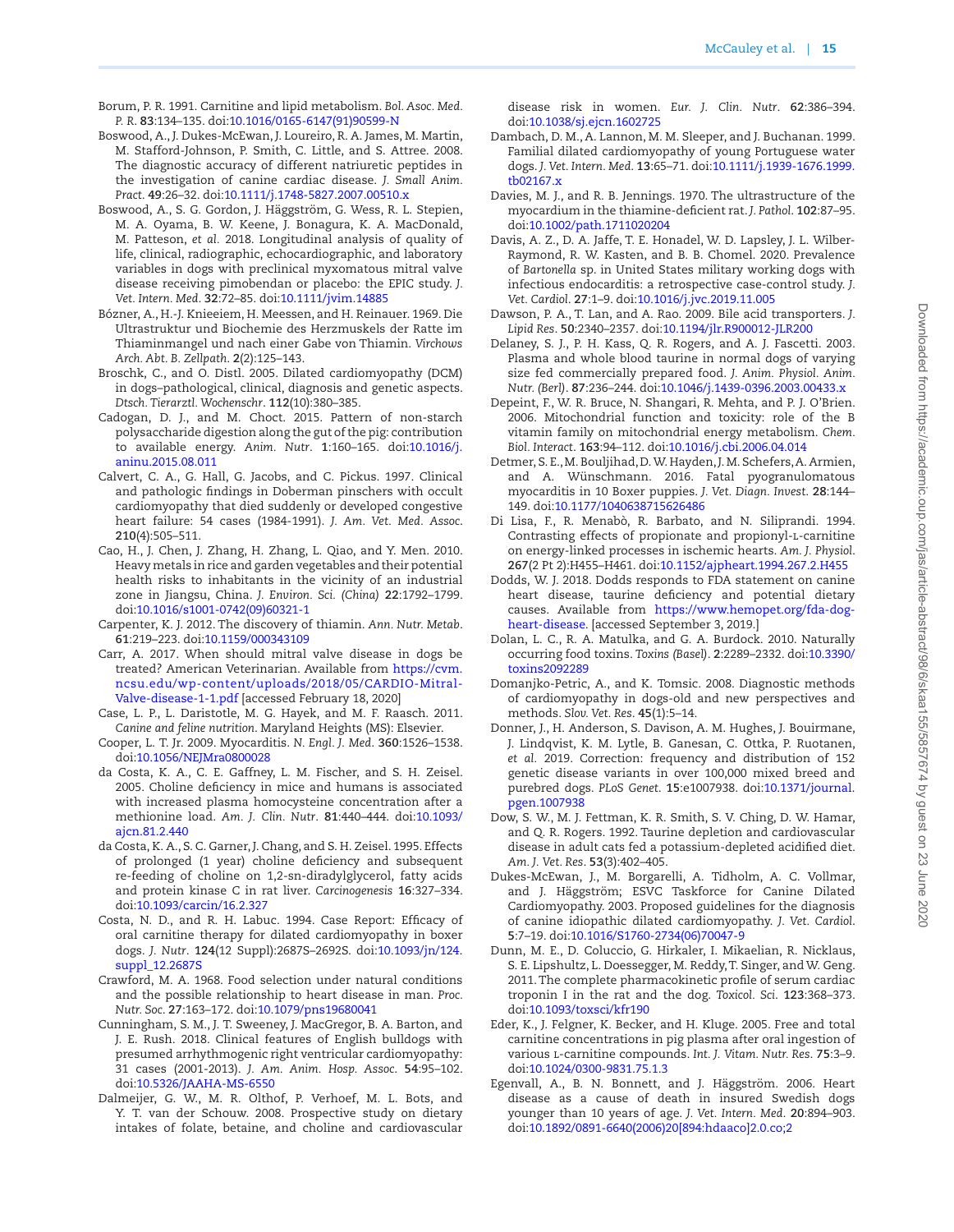- Faeh, D., A. Chiolero, and F. Paccaud. 2006. Homocysteine as a risk factor for cardiovascular disease: should we (still) worry about? *Swiss Med. Wkly*. **136**:745–756. doi:[2006/47/smw-11283](https://doi.org/2006/47/smw-11283)
- Fascetti, A. J., J. R. Reed, Q. R. Rogers, and R. C. Backus. 2003. Taurine deficiency in dogs with dilated cardiomyopathy: 12 cases (1997-2001). *J. Am. Vet. Med. Assoc*. **223**:1137–1141. doi:[10.2460/javma.2003.223.1137](https://doi.org/10.2460/javma.2003.223.1137)
- Favril, S., B. Broeckx, H. De Rooster, P. Smets, L. Peelman, and V. Bavegems. 2018. Tricuspid valve dysplasia in dogs. *Vlaams Diergen. Tijds*. **87**:14–21. doi:[10.21825/vdt.v87i1.16091](https://doi.org/10.21825/vdt.v87i1.16091)
- FDA. 2018. *FDA Investigating potential connection between diet and cases of canine heart disease*. Available from [https://www.](https://www.fda.gov/animal-veterinary/cvm-updates/fda-investigating-potential-connection-between-diet-and-cases-canine-heart-disease﻿) [fda.gov/animal-veterinary/cvm-updates/fda-investigating](https://www.fda.gov/animal-veterinary/cvm-updates/fda-investigating-potential-connection-between-diet-and-cases-canine-heart-disease﻿)[potential-connection-between-diet-and-cases-canine-heart](https://www.fda.gov/animal-veterinary/cvm-updates/fda-investigating-potential-connection-between-diet-and-cases-canine-heart-disease﻿)[disease](https://www.fda.gov/animal-veterinary/cvm-updates/fda-investigating-potential-connection-between-diet-and-cases-canine-heart-disease﻿) [accessed November 2019].
- FDA. 2019a. *FDA investigation into potential link between certain diets and canine dilated cardiomyopathy Animal &Veterinary, FDA*. Available from [https://www.fda.gov/animal-veterinary/](https://www.fda.gov/animal-veterinary/cvm-updates/fda-provides-update-investigation-potential-connection-between-certain-diets-and-cases-canine-heart﻿) [cvm-updates/fda-provides-update-investigation-potential](https://www.fda.gov/animal-veterinary/cvm-updates/fda-provides-update-investigation-potential-connection-between-certain-diets-and-cases-canine-heart﻿)[connection-between-certain-diets-and-cases-canine-heart](https://www.fda.gov/animal-veterinary/cvm-updates/fda-provides-update-investigation-potential-connection-between-certain-diets-and-cases-canine-heart﻿) [accessed November 2019].
- FDA. 2019b. *Vet-LIRN update on investigation into dilated cardiomyopathy*. In: Vet-LIRN (ed.). FDA. Available from [https://www.fda.](https://www.fda.gov/animal-veterinary/science-research/vet-lirn-update-investigation-dilated-cardiomyopathy﻿) [gov/animal-veterinary/science-research/vet-lirn-update](https://www.fda.gov/animal-veterinary/science-research/vet-lirn-update-investigation-dilated-cardiomyopathy﻿)[investigation-dilated-cardiomyopathy](https://www.fda.gov/animal-veterinary/science-research/vet-lirn-update-investigation-dilated-cardiomyopathy﻿) [accessed November 2019].
- Fennema, D., I. R. Phillips, and E. A. Shephard. 2016. Trimethylamine and trimethylamine N-oxide, a flavincontaining monooxygenase 3 (FMO3)-mediated hostmicrobiome metabolic axis implicated in health and disease. *Drug Metab. Dispos*. **44**:1839–1850. doi:[10.1124/dmd.116.070615](https://doi.org/10.1124/dmd.116.070615)
- Finkelstein, J. D., J. J. Martin, B. J. Harris, and W. E. Kyle. 1983. Regulation of hepatic betaine-homocysteine methyltransferase by dietary betaine. *J. Nutr*. **113**:519–521. doi:[10.1093/jn/113.3.519](https://doi.org/10.1093/jn/113.3.519)
- Fioretti, M., and C. Delli. 1988. Epidemiological survey of dilatative cardiomyopathy in dogs. *Veterinaria*. **2**(8):1.
- Flora, S., N. Dwivedi, U. Deb, P. Kushwaha, and V. Lomash. 2014. Effects of co-exposure to arsenic and dichlorvos on glutathione metabolism, neurological, hepatic variables and tissue histopathology in rats. *Toxicol. Res*. **3**:23–31. doi[:10.1039/](https://doi.org/10.1039/c3tx50038a) [c3tx50038a](https://doi.org/10.1039/c3tx50038a)
- Follis, R. H., M. H. Miller, M. M. Wintrobe, and H. J. Stein. 1943. Development of myocardial necrosis and absence of nerve degeneration in thiamine deficiency in pigs. *Am. J. Pathol*. **19**(2):341–357.
- Ford, J., L. McEndaffer, R. Renshaw, A. Molesan, and K. Kelly. 2017. Parvovirus infection is associated with myocarditis and myocardial fibrosis in young dogs. *Vet. Pathol*. **54**:964–971. doi:[10.1177/0300985817725387](https://doi.org/10.1177/0300985817725387)
- Freeman, L. M. 2010. *Nestle purina handbook of canine and feline clinical nutrition.* Wilmington (Delaware): The Gloyd Group Inc.,; p. 14–17.
- Freeman, L. M., J. E. Rush, D. J. Brown, and P. Roudebush. 2001. Relationship between circulating and dietary taurine concentrations in dogs with dilated cardiomyopathy. *Vet. Ther*. **2**(4):370–378.
- Freeman, L. M., J. E. Rush, A. K. Cahalane, P. M. Kaplan, and P. J. Markwell. 2003. Evaluation of dietary patterns in dogs with cardiac disease. *J. Am. Vet. Med. Assoc*. **223**:1301–1305. doi:[10.2460/javma.2003.223.1301](https://doi.org/10.2460/javma.2003.223.1301)
- Freeman, L. M., J. E. Rush, P. E. Milbury, and J. B. Blumberg. 2005. Antioxidant status and biomarkers of oxidative stress in dogs with congestive heart failure. *J. Vet. Intern. Med*. **19**:537–541. doi:[10.1892/0891-6640\(2005\)19\[537:asaboo\]2.0.co;2](https://doi.org/10.1892/0891-6640(2005)19[537:asaboo]2.0.co;2)
- Freeman, L. M., J. A. Stern, R. Fries, D. B. Adin, and J. E. Rush. 2018. Diet-associated dilated cardiomyopathy in dogs: what do we know? *J. Am. Vet. Med. Assoc*. **253**:1390–1394. doi[:10.2460/](https://doi.org/10.2460/javma.253.11.1390) [javma.253.11.1390](https://doi.org/10.2460/javma.253.11.1390)
- Gerhard, G. T., and P. B. Duell. 1999. Homocysteine and atherosclerosis. *Curr. Opin. Lipidol*. **10**:417–428. doi:[10.1097/00041433-199910000-00006](https://doi.org/10.1097/00041433-199910000-00006)
- Gibson, R. S. 2007. The role of diet- and host-related factors in nutrient bioavailability and thus in nutrient-based dietary requirement estimates. *Food Nutr. Bull*. **28**(1 Suppl Internation al):S77–100. doi:[10.1177/15648265070281S108](https://doi.org/10.1177/15648265070281S108)
- Gray, K., L. G. Alexander, R. Staunton, A. Colyer, A. Watson, and A. J. Fascetti. 2016. The effect of 48-hour fasting on taurine status in healthy adult dogs. *J. Anim. Physiol. Anim. Nutr. (Berl)*. **100**:532–536. doi:[10.1111/jpn.12378](https://doi.org/10.1111/jpn.12378)
- Grogan, M., H. C. Smith, B. J. Gersh, and D. L. Wood. 1992. Left ventricular dysfunction due to atrial fibrillation in patients initially believed to have idiopathic dilated cardiomyopathy. *Am. J. Cardiol*. **69**:1570–1573. doi:[10.1016/0002-9149\(92\)90705-4](https://doi.org/10.1016/0002-9149(92)90705-4)
- Gropper, S. S., and J. L. Smith. 2012. *Advanced nutrition and human metabolism.* Belmont (CA): Cengage Learning.
- Guglielmini, C. 2003. Cardiovascular diseases in the ageing dog: diagnostic and therapeutic problems. *Vet. Res. Commun*. **27 (Suppl 1)**:555–560. doi[:10.1023/b:verc.0000014216.73396.f6](https://doi.org/10.1023/b:verc.0000014216.73396.f6)
- van Haaften, R. I., G. R. Haenen, C. T. Evelo, and A. Bast. 2003. Effect of vitamin E on glutathione-dependent enzymes. *Drug Metab. Rev*. **35**:215–253. doi[:10.1081/dmr-120024086](https://doi.org/10.1081/dmr-120024086)
- Hallman, B. E., M. L. Hauck, L. E. Williams, P. R. Hess, and S. E. Suter. 2019. Incidence and risk factors associated with development of clinical cardiotoxicity in dogs receiving doxorubicin. *J. Vet. Intern. Med*. **33**:783–791. doi:[10.1111/jvim.15414](https://doi.org/10.1111/jvim.15414)
- Harris, E. D. 2001. Copper homeostasis: the role of cellular transporters. *Nutr. Rev*. **59**:281–285. doi:[10.1111/j.1753-4887.2001.tb07017.x](https://doi.org/10.1111/j.1753-4887.2001.tb07017.x)
- Harvey, R. A., and D. R. Ferrier. 2011. *Lippincott's illustrated reviews: biochemistry*. Baltimore (MD): Lippincott Williams & Wilkins; p. 264–265.
- Herrmann, M., O. Taban-Shoma, U. Hubner, A. Pexa, H. Kilter, N. Umanskaya, R. H. Straub, M. Bohm, and W. Herrmann. 2007. Hyperhomocysteinemia and myocardial expression of brain natriuretic peptide in rats. *Clin. Chem*. **53**:773–780. doi:[10.1373/clinchem.2006.077859](https://doi.org/10.1373/clinchem.2006.077859)
- Hodo, C. L., J. Y. Rodriguez, R. Curtis-Robles, I. B. Zecca, K. F. Snowden, K. J. Cummings, and S. A. Hamer. 2019. Repeated cross-sectional study of *Trypanosoma cruzi* in shelter dogs in Texas, in the context of *Dirofilaria immitis* and tick-borne pathogen prevalence. *J. Vet. Intern. Med*. **33**:158–166. doi:[10.1111/jvim.15352](https://doi.org/10.1111/jvim.15352)
- Holst, B., and G. Williamson. 2008. Nutrients and phytochemicals: from bioavailability to bioefficacy beyond antioxidants. *Curr. Opin. Biotechnol*. **19**:73–82. doi:[10.1016/j.copbio.2008.03.003](https://doi.org/10.1016/j.copbio.2008.03.003)
- Hunt, C. E., and W. W. Carlton. 1965. Cardiovascular lesions associated with experimental copper deficiency in the rabbit. *J. Nutr*. **87**:385–393. doi[:10.1093/jn/87.4.385](https://doi.org/10.1093/jn/87.4.385)
- Huxtable, R. J. 1992. Physiological actions of taurine. *Physiol. Rev*. **72**:101–163. doi[:10.1152/physrev.1992.72.1.101](https://doi.org/10.1152/physrev.1992.72.1.101)
- Janus, I., A. Noszczyk-Nowak, M. Nowak, A. Cepiel, R. Ciaputa, U. Pasławska, P. Dzięgiel, and K. Jabłońska. 2014. Myocarditis in dogs: etiology, clinical and histopathological features (11 cases: 2007-2013). *Ir. Vet. J*. **67**:28. doi:[10.1186/s13620-014-](https://doi.org/10.1186/s13620-014-0028-8) [0028-8](https://doi.org/10.1186/s13620-014-0028-8)
- Joseph, J., L. Joseph, N. S. Shekhawat, S. Devi, J. Wang, R. B. Melchert, M. Hauer-Jensen, and R. H. Kennedy. 2003. Hyperhomocysteinemia leads to pathological ventricular hypertrophy in normotensive rats. *Am. J. Physiol. Heart Circ. Physiol*. **285**:H679–H686. doi[:10.1152/ajpheart.00145.2003](https://doi.org/10.1152/ajpheart.00145.2003)
- Jovanovic, S., A. J. Grantham, J. E. Tarara, J. C. Burnett Jr, A. Jovanovic, and A. Terzic. 1999. Increased number of cardiomyocytes in cross-sections from tachycardia-induced cardiomyopathic hearts. *Int. J. Mol. Med*. **3**:153–155. doi[:10.3892/](https://doi.org/10.3892/ijmm.3.2.153) [ijmm.3.2.153](https://doi.org/10.3892/ijmm.3.2.153)
- Jutkowitz, L. 2008. *Managing pericardial effusion in the dog (Proceedings).* Available from [https://www.dvm360.com/view/](https://www.dvm360.com/view/managing-pericardial-effusion-dog-proceedings﻿)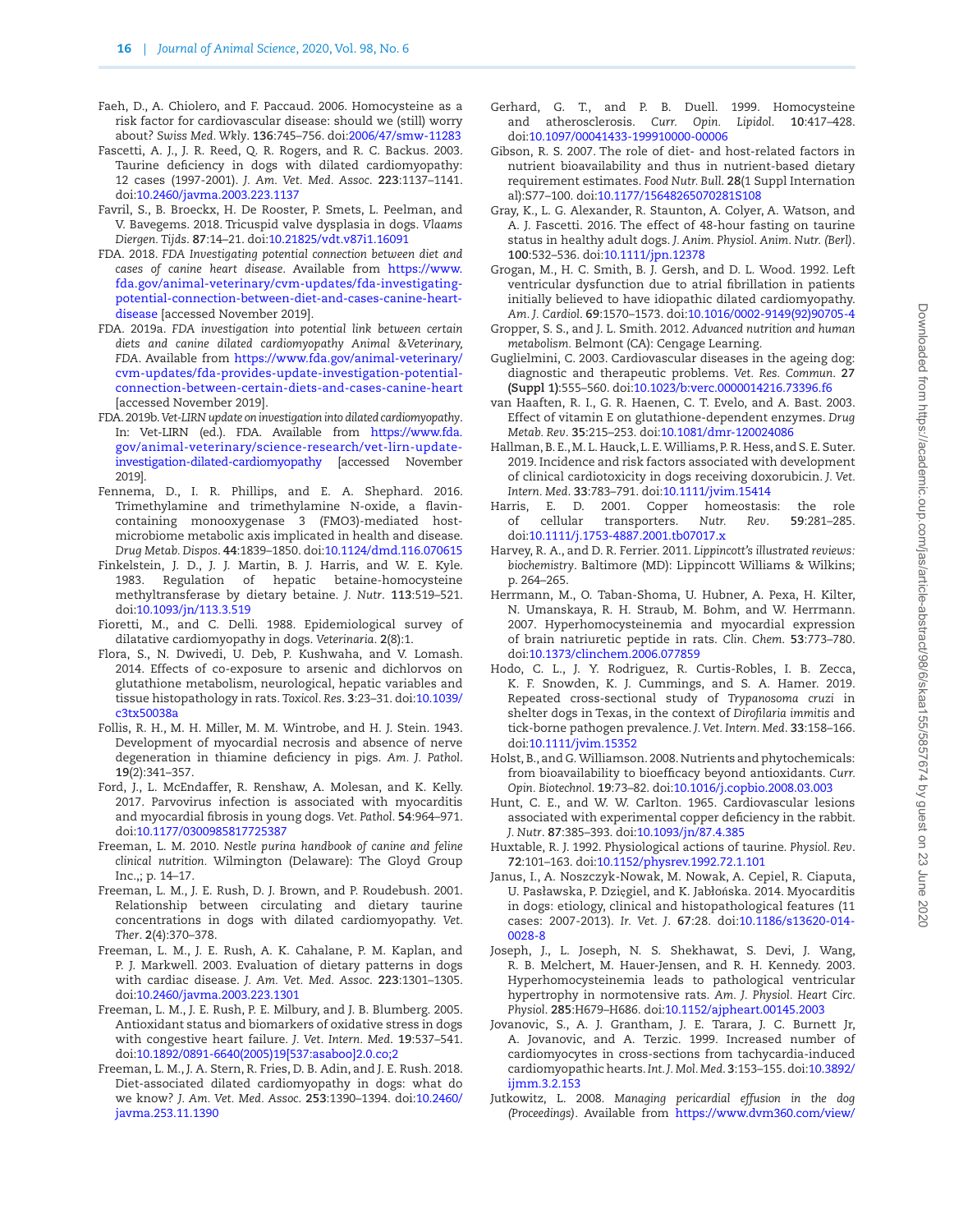[managing-pericardial-effusion-dog-proceedings](https://www.dvm360.com/view/managing-pericardial-effusion-dog-proceedings﻿) [accessed November 2019].

- Kahn, C. M. 2005. *The merck veterinary manual*. Whitehouse Station, NJ, [Great Britain]: Merck & Co.; p. 90.
- <span id="page-16-1"></span>Kajstura, J., X. Zhang, Y. Liu, E. Szoke, W. Cheng, G. Olivetti, T. H. Hintze, and P. Anversa. 1995. The cellular basis of pacinginduced dilated cardiomyopathy. Myocyte cell loss and myocyte cellular reactive hypertrophy. *Circulation* **92**:2306– 2317. doi[:10.1161/01.cir.92.8.2306](https://doi.org/10.1161/01.cir.92.8.2306)
- Kaplan, J. L., J. A. Stern, A. J. Fascetti, J. A. Larsen, H. Skolnik, G. D. Peddle, R. D. Kienle, A. Waxman, M. Cocchiaro, C. T. Gunther-Harrington, *et al.* 2018. Correction: taurine deficiency and dilated cardiomyopathy in golden retrievers fed commercial diets. *PLoS One*. **13**:e0210233. doi[:10.1371/](https://doi.org/10.1371/journal.pone.0210233) [journal.pone.0210233](https://doi.org/10.1371/journal.pone.0210233)
- Karlapudi, S. K., D. Srikala, and D. Rao. 2012. Hypothyroidism-A cause for dilated cardiomyopathy in dogs; four year study (2008–2011). *Vet. World* **5**:742–747. doi[:10.5455/](https://doi.org/10.5455/vetworld.2012.742-747) [vetworld.2012.742-747](https://doi.org/10.5455/vetworld.2012.742-747)
- Keene, B. W. 1991. L-Carnitine supplementation in the therapy of canine dilated cardiomyopathy. *Vet. Clin. North Am. Small Anim. Pract*. **21**:1005–1009. doi:[10.1016/s0195-5616\(91\)50108-x](https://doi.org/10.1016/s0195-5616(91)50108-x)
- <span id="page-16-0"></span>Keene, B. W., D. P. Panciera, C. E. Atkins, V. Regitz, M. J. Schmidt, and A. L. Shug. 1991. Myocardial L-carnitine deficiency in a family of dogs with dilated cardiomyopathy. *J. Am. Vet. Med. Assoc*. **198**(4):647–650.
- Kerins, D. M., M. J. Koury, A. Capdevila, S. Rana, and C. Wagner. 2001. Plasma S-adenosylhomocysteine is a more sensitive indicator of cardiovascular disease than plasma homocysteine. *Am. J. Clin. Nutr*. **74**:723–729. doi[:10.1093/](https://doi.org/10.1093/ajcn/74.6.723) [ajcn/74.6.723](https://doi.org/10.1093/ajcn/74.6.723)
- Kim, J. S., A. M. Staicu, A. Maity, R. J. Carroll, and D. Ruppert. 2018. Additive function-on-function regression. *J. Comput. Graph. Stat*. **27**:234–244. doi:[10.1080/10618600.2017.1356730](https://doi.org/10.1080/10618600.2017.1356730)
- Kittleson, M. D., B. Keene, P. D. Pion, and C. G. Loyer. 1997. Results of the multicenter spaniel trial (MUST): taurine- and carnitineresponsive dilated cardiomyopathy in American cocker spaniels with decreased plasma taurine concentration. *J. Vet. Intern. Med*. **11**:204–211. doi:[10.1111/j.1939-1676.1997.tb00092.x](https://doi.org/10.1111/j.1939-1676.1997.tb00092.x)
- Kjeldsen, K. 2010. Hypokalemia and sudden cardiac death. *Exp. Clin. Cardiol*. **15**:e96–e99.
- Klevay, L. M. 2000. Cardiovascular disease from copper deficiency–a history. *J. Nutr*. **130**(2S Suppl):489S–492S. doi:[10.1093/jn/130.2.489S](https://doi.org/10.1093/jn/130.2.489S)
- Kluser, L., P. J. Holler, J. Simak, G. Tater, P. Smets, D. Rügamer, H. Küchenhoff, and G. Wess. 2016. Predictors of sudden cardiac death in doberman pinschers with dilated cardiomyopathy. *J. Vet. Intern. Med*. **30**:722–732. doi[:10.1111/jvim.13941](https://doi.org/10.1111/jvim.13941)
- Ko, K. S., R. C. Backus, J. R. Berg, M. W. Lame, and Q. R. Rogers. 2007. Differences in taurine synthesis rate among dogs relate to differences in their maintenance energy requirement. *J. Nutr*. **137**:1171–1175. doi:[10.1093/jn/137.5.1171](https://doi.org/10.1093/jn/137.5.1171)
- Ko, K. S., and A. J. Fascetti. 2016. Dietary beet pulp decreases taurine status in dogs fed low protein diet. *J. Anim. Sci. Technol*. **58**:29. doi:[10.1186/s40781-016-0112-6](https://doi.org/10.1186/s40781-016-0112-6)
- Koch, J., H. D. Pedersen, A. L. Jensen, and A. Flagstad. 1996. M-mode echocardiographic diagnosis of dilated cardiomyopathy in giant breed dogs. *Zentralbl. Veterinarmed. A* **43**:297–304. doi:[10.1111/j.1439-0442.1996.tb00456.x](https://doi.org/10.1111/j.1439-0442.1996.tb00456.x)
- Kramer, G. A., M. D. Kittleson, P. R. Fox, J. Lewis, and P. D. Pion. 1995. Plasma taurine concentrations in normal dogs and in dogs with heart disease. *J. Vet. Intern. Med*. **9**:253–258. doi:[10.1111/j.1939-1676.1995.tb01076.x](https://doi.org/10.1111/j.1939-1676.1995.tb01076.x)
- Kuchynka, P., T. Palecek, S. Havranek, I. Vitkova, E. Nemecek, R. Trckova, D. Berenová, D. Krsek, J. Podzimkova, M. Fikrle, *et al.* 2015. Recent-onset dilated cardiomyopathy associated with *Borrelia burgdorferi* infection. *Herz* **40**:892–897. doi[:10.1007/](https://doi.org/10.1007/s00059-015-4308-1) [s00059-015-4308-1](https://doi.org/10.1007/s00059-015-4308-1)
- Kvart, C., and J. Häggström. 2000. *Acquired valvular heart disease. In:* Ettinger, S. J., and E. C. Feldman, editors. *Textbook of*

*veterinary internal medicine*. 5th ed. Philadelphia (PA): WB Saunders; p. 787–800.

- Lafuente, A., A. González-Carracedo, A. Romero, T. Cabaleiro, and A. I. Esquifino. 2005. Toxic effects of cadmium on the regulatory mechanism of dopamine and serotonin on prolactin secretion in adult male rats. *Toxicol. Lett*. **155**:87–96. doi:[10.1016/j.toxlet.2004.08.011](https://doi.org/10.1016/j.toxlet.2004.08.011)
- Langhorn, R., and J. L. Willesen. 2016. Cardiac troponins in dogs and cats. *J. Vet. Intern. Med*. **30**:36–50. doi:[10.1111/jvim.13801](https://doi.org/10.1111/jvim.13801)
- Levander, O. A., and M. A. Beck. 1997. Interacting nutritional and infectious etiologies of Keshan disease. Insights from coxsackie virus B-induced myocarditis in mice deficient in selenium or vitamin E. *Biol. Trace Elem. Res*. **56**:5–21. doi:[10.1007/BF02778980](https://doi.org/10.1007/BF02778980)
- Loscalzo, J., and D. E. Handy. 2014. Epigenetic modifications: basic mechanisms and role in cardiovascular disease (2013 Grover Conference series). *Pulm. Circ*. **4**:169–174. doi:[10.1086/675979](https://doi.org/10.1086/675979)
- Lourenco, R., and M. E. Camilo. 2002. Taurine: a conditionally essential amino acid in humans? An overview in health and disease. *Nutr. Hosp*. **17**(6):262–270.
- Lubos, E., N. J. Kelly, S. R. Oldebeken, J. A. Leopold, Y. Y. Zhang, J. Loscalzo, and D. E. Handy. 2011. Glutathione peroxidase-1 deficiency augments proinflammatory cytokine-induced redox signaling and human endothelial cell activation. *J. Biol. Chem*. **286**:35407–35417. doi:[10.1074/jbc.M110.205708](https://doi.org/10.1074/jbc.M110.205708)
- Manna, P., M. Sinha, and P. C. Sil. 2008. Amelioration of cadmiuminduced cardiac impairment by taurine. *Chem. Biol. Interact*. **174**:88–97. doi[:10.1016/j.cbi.2008.05.005](https://doi.org/10.1016/j.cbi.2008.05.005)
- Mansilla, W. D., C. P. F. Marinangeli, K. J. Ekenstedt, J. A. Larsen, G. Aldrich, D. A. Columbus, L. Weber, S. K. Abood, and A. K. Shoveller. 2019. Special Topic: The association between pulse ingredients and canine dilated cardiomyopathy: addressing the knowledge gaps before establishing causation. *J. Anim. Sci*. **97**:983–997. doi:[10.1093/jas/sky488](https://doi.org/10.1093/jas/sky488)
- Manzetti, S., J. Zhang, and D. van der Spoel. 2014. Thiamin function, metabolism, uptake, and transport. *Biochemistry* **53**:821–835. doi[:10.1021/bi401618y](https://doi.org/10.1021/bi401618y)
- Martin, M. W., M. J. Stafford Johnson, and B. Celona. 2009. Canine dilated cardiomyopathy: a retrospective study of signalment, presentation and clinical findings in 369 cases. *J. Small Anim. Pract*. **50**:23–29. doi:[10.1111/j.1748-5827.2008.00659.x](https://doi.org/10.1111/j.1748-5827.2008.00659.x)
- Mayes, P. A., and K. M. Botham. 2003. Oxidation of fatty acids: ketogenesis. *Harper's illustrated biochemistry*. New York (NY): McGraw Hill Lange; p. 180.
- Mc Entee, K., C. Clercx, F. Snaps, and M. Henroteaux. 1995. Clinical, electrocardiographic and echocardiographic improvements after l-carnitine supplementation in cardiomyopathic dog. *Canine Pract*. **20**(2):12–15.
- Mehedint, M. G., M. D. Niculescu, C. N. Craciunescu, and S. H. Zeisel. 2010. Choline deficiency alters global histone methylation and epigenetic marking at the Re1 site of the calbindin 1 gene. *FASEB J*. **24**:184–195. doi:[10.1096/fj.09-140145](https://doi.org/10.1096/fj.09-140145)
- Meunier, P. C., B. J. Cooper, M. J. Appel, and D. O. Slauson.<br>1984. Experimental viral myocarditis: parvoviral 1984. Experimental viral myocarditis: parvoviral infection of neonatal pups. *Vet. Pathol*. **21**:509–515. doi:[10.1177/030098588402100510](https://doi.org/10.1177/030098588402100510)
- Meurs, K. M. 2003. Myocardial disease. In: Morgan, R., R. Bright, and M. Swartout, editors. *Handbook of small animal practice*. Philadelphia (PA): WB Saunders; p. 101–102.
- Meurs, K. M. 2010. Genetics of cardiac disease in the small animal patient. *Vet. Clin. North Am. Small Anim. Pract*. **40**:701– 715. doi[:10.1016/j.cvsm.2010.03.006](https://doi.org/10.1016/j.cvsm.2010.03.006)
- Meurs, K. M., S. Lahmers, B. W. Keene, S. N. White, M. A. Oyama, E. Mauceli, and K. Lindblad-Toh. 2012. A splice site mutation in a gene encoding for PDK4, a mitochondrial protein, is associated with the development of dilated cardiomyopathy in the Doberman pinscher. *Hum. Genet*. **131**:1319–1325. doi:[10.1007/s00439-012-1158-2](https://doi.org/10.1007/s00439-012-1158-2)
- Middelbos, I. S., B. M. Vester Boler, A. Qu, B. A. White, K. S. Swanson, and G. C. Fahey Jr. 2010. Phylogenetic characterization of fecal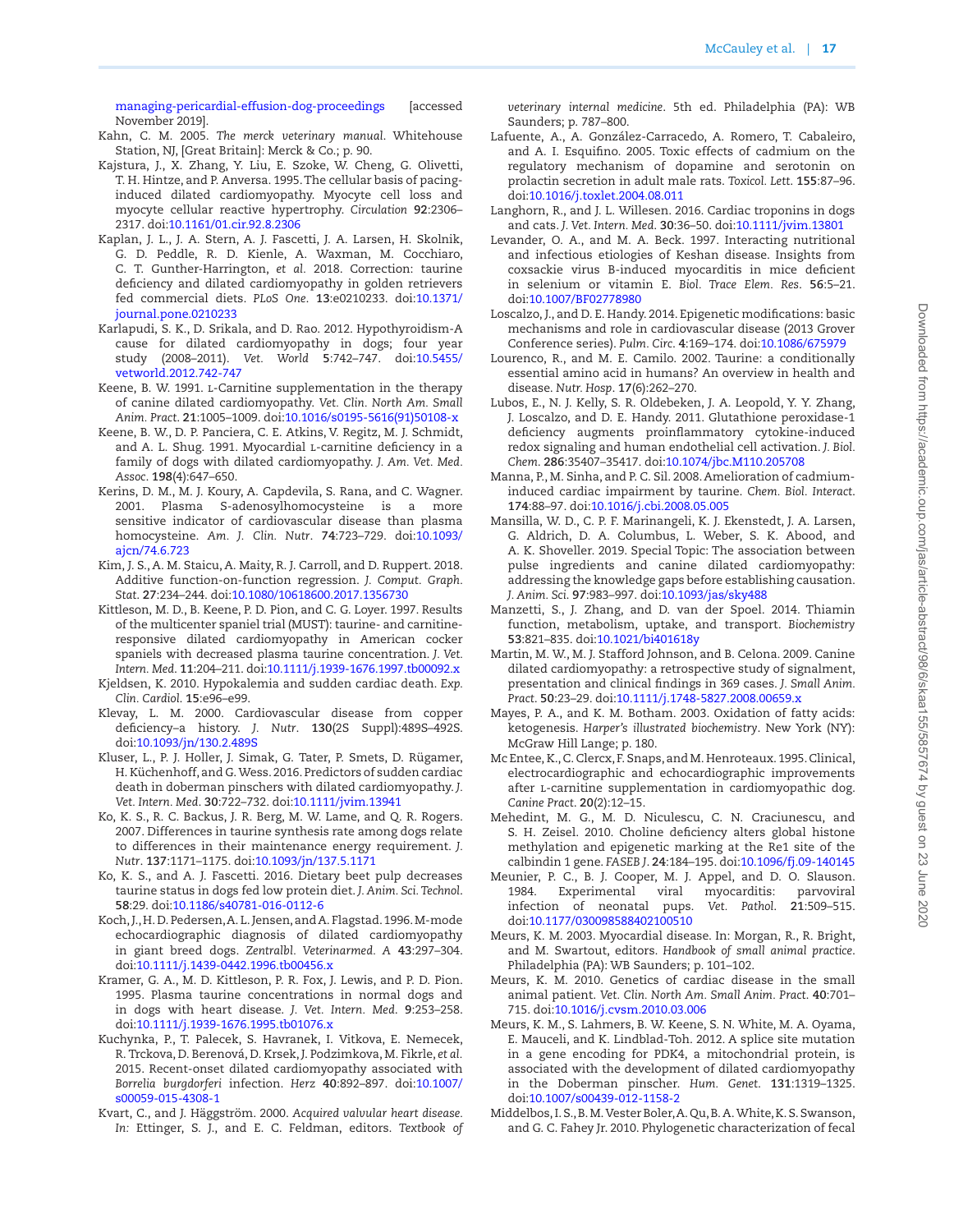microbial communities of dogs fed diets with or without supplemental dietary fiber using 454 pyrosequencing. *PLoS One*. **5**:e9768. doi[:10.1371/journal.pone.0009768](https://doi.org/10.1371/journal.pone.0009768)

- Mingorance, C., R. Rodriguez-Rodriguez, M. L. Justo, M. D. Herrera, and M. A. de Sotomayor. 2011. Pharmacological effects and clinical applications of propionyl-l-carnitine. *Nutr. Rev*. **69**:279–290. doi[:10.1111/j.1753-4887.2011.00387.x](https://doi.org/10.1111/j.1753-4887.2011.00387.x)
- Moise, N. S., L. M. Pacioretty, F. A. Kallfelz, M. H. Stipanuk, J. M. King, and R. F. Gilmour Jr. 1991. Dietary taurine deficiency and dilated cardiomyopathy in the fox. *Am. Heart J*. **121**(2 Pt 1):541–547. doi[:10.1016/0002-8703\(91\)90724-v](https://doi.org/10.1016/0002-8703(91)90724-v)
- Mudd, S. H., and J. R. Poole. 1975. Labile methyl balances for normal humans on various dietary regimens. *Metabolism* **24**:721–735. doi[:10.1016/0026-0495\(75\)90040-2](https://doi.org/10.1016/0026-0495(75)90040-2)
- National Research Council. 2006. *Nutrient requirements of dogs and cats*. Washington (DC): The National Academies Press.
- NC State Veterinary Hospital. 2019. Heart disease and your pet. In: N. S. V. Hospital (ed.). Available from [https://cvm.ncsu.edu/](https://cvm.ncsu.edu/wp-content/uploads/2019/05/Heart-Disease-flyer-5-29-19.pdf﻿) [wp-content/uploads/2019/05/Heart-Disease-flyer-5-29-19.pdf](https://cvm.ncsu.edu/wp-content/uploads/2019/05/Heart-Disease-flyer-5-29-19.pdf﻿) [accessed November 2019].
- Neumann, S., H. Welling, S. Thuere, and F. J. Kaup. 2007. Plasma l-carnitine concentration in healthy dogs and dogs with hepatopathy. *Vet. Clin. Pathol*. **36**:137–140. doi[:10.1111/j.1939-](https://doi.org/10.1111/j.1939-165x.2007.tb00199.x) [165x.2007.tb00199.x](https://doi.org/10.1111/j.1939-165x.2007.tb00199.x)
- Niculescu, M. D., C. N. Craciunescu, and S. H. Zeisel. 2006. Dietary choline deficiency alters global and gene-specific DNA methylation in the developing hippocampus of mouse fetal brains. *FASEB J*. **20**:43–49. doi:[10.1096/fj.05-4707com](https://doi.org/10.1096/fj.05-4707com)
- Niculescu, M. D., Y. Yamamuro, and S. H. Zeisel. 2004. Choline availability modulates human neuroblastoma cell proliferation and alters the methylation of the promoter region of the cyclin-dependent kinase inhibitor 3 gene. *J. Neurochem*. **89**:1252–1259. doi:[10.1111/j.1471-4159.2004.02414.x](https://doi.org/10.1111/j.1471-4159.2004.02414.x)
- Nielsen, L., R. Bell, A. Zoia, D. J. Mellor, R. Neiger, and I. Ramsey. 2008. Low ratios of sodium to potassium in the serum of 238 dogs. *Vet. Rec*. **162**:431–435. doi:[10.1136/vr.162.14.431](https://doi.org/10.1136/vr.162.14.431)
- O'Brien, P. J., C. D. Ianuzzo, G. W. Moe, T. P. Stopps, and P. W. Armstrong. 1990. Rapid ventricular pacing of dogs to heart failure: biochemical and physiological studies. *Can. J. Physiol. Pharmacol*. **68**:34–39. doi[:10.1139/y90-004](https://doi.org/10.1139/y90-004)
- O'Grady, M., and R. Horne. 1992. Occult dilated cardiomyopathy: an echocardiographic and electrocardiographic study of 193 asymptomatic Doberman pinschers. *J. Vet. Int. Med*. **6**:112. doi:[10.1023/B:VERC.0000014275.18697.18](https://doi.org/10.1023/B:VERC.0000014275.18697.18)
- Olcott, M. D., and M. M. Sleeper. 2010. *Recognizing and treating pericardial disease.* Available from [https://www.dvm360.com/](https://www.dvm360.com/view/recognizing-and-treating-pericardial-disease﻿) [view/recognizing-and-treating-pericardial-disease](https://www.dvm360.com/view/recognizing-and-treating-pericardial-disease﻿) [accessed November 2019].
- Olthof, M. R., E. J. Brink, M. B. Katan, and P. Verhoef. 2005. Choline supplemented as phosphatidylcholine decreases fasting and postmethionine-loading plasma homocysteine concentrations in healthy men. *Am. J. Clin. Nutr*. **82**:111–117. doi:[10.1093/ajcn.82.1.111](https://doi.org/10.1093/ajcn.82.1.111)
- Olthof, M. R., T. van Vliet, E. Boelsma, and P. Verhoef. 2003. Low dose betaine supplementation leads to immediate and long term lowering of plasma homocysteine in healthy men and women. *J. Nutr*. **133**:4135–4138. doi[:10.1093/jn/133.12.4135](https://doi.org/10.1093/jn/133.12.4135)
- Ontiveros, E. S., B. D. Whelchel, J. Yu, J. L. Kaplan, A. N. Sharpe, S. L. Fousse, A. E. Crofton, A. J. Fascetti, and J. A. Stern 2020. Development of plasma and whole blood taurine reference ranges and identification of dietary features associated with taurine deficiency and dilated cardiomyopathy in golden retrievers: A prospective, observational study. *PLoS One* **15**(5):e0233206. doi:[10.1371/journal.pone.0233206](https://doi.org/10.1371/journal.pone.0233206)
- O'Sullivan, M. L., M. R. O'Grady, W. G. Pyle, and J. F. Dawson. 2011. Evaluation of 10 genes encoding cardiac proteins in Doberman Pinschers with dilated cardiomyopathy. *Am. J. Vet. Res*. **72**:932–939. doi:[10.2460/ajvr.72.7.932](https://doi.org/10.2460/ajvr.72.7.932)
- Oyama, M. 2015. Cardiomyopathy. In: Smith, F., L. Tilley, M. Oyama, and M. Sleeper, editors. *Manual of canine and feline cardiology*. St. Louis (MO): Elsevier; p. 141–151.
- Oyama, M. A., and G. E. Singletary. 2010. The use of NT-proBNP assay in the management of canine patients with heart disease. *Vet. Clin. North Am. Small Anim. Pract*. **40**:545–558. doi:[10.1016/j.cvsm.2010.03.004](https://doi.org/10.1016/j.cvsm.2010.03.004)
- Panciera, D. L. 1994a. An echocardiographic and electrocardiographic study of cardiovascular function in hypothyroid dogs. *J. Am. Vet. Med. Assoc*. **205**(7):996–1000.
- Panciera, D. L. 1994b. Hypothyroidism in dogs: 66 cases (1987- 1992). *J. Am. Vet. Med. Assoc*. **204**(5):761–767.
- Panciera, D. L. 2001. Conditions associated with canine hypothyroidism. *Vet. Clin. North Am. Small Anim. Pract*. **31**:935– 950. doi:[10.1016/S0195-5616\(01\)50006-6](https://doi.org/10.1016/S0195-5616(01)50006-6)
- Pannucci, C. J., and E. G. Wilkins. 2010. Identifying and avoiding bias in research. *Plast. Reconstr. Surg*. **126**:619–625. doi[:10.1097/](https://doi.org/10.1097/PRS.0b013e3181de24bc) [PRS.0b013e3181de24bc](https://doi.org/10.1097/PRS.0b013e3181de24bc)
- Parada, J., and J. M. Aguilera. 2007. Food microstructure affects the bioavailability of several nutrients. *J. Food Sci*. **72**:R21–R32. doi:[10.1111/j.1750-3841.2007.00274.x](https://doi.org/10.1111/j.1750-3841.2007.00274.x)
- Perreault, C. L., R. P. Shannon, K. Komamura, S. F. Vatner, and J. P. Morgan. 1992. Abnormalities in intracellular calcium regulation and contractile function in myocardium from dogs with pacing-induced heart failure. *J. Clin. Invest*. **89**:932–938. doi:[10.1172/JCI115674](https://doi.org/10.1172/JCI115674)
- Petfood Industry. 2019. Top pet food companies: current data. Available from [https://www.petfoodindustry.com/](https://www.petfoodindustry.com/directories/211-top-pet-food-companies-current-data/top_companies_table) [directories/211-top-pet-food-companies-current-data/top\\_](https://www.petfoodindustry.com/directories/211-top-pet-food-companies-current-data/top_companies_table) [companies\\_table](https://www.petfoodindustry.com/directories/211-top-pet-food-companies-current-data/top_companies_table) [accessed December 2019].
- Phillips, D. E., and K. R. Harkin. 2003. Hypothyroidism and myocardial failure in two Great Danes. *J. Am. Anim. Hosp. Assoc*. **39**:133–137. doi:[10.5326/0390133](https://doi.org/10.5326/0390133)
- Pion, P. D., M. D. Kittleson, Q. R. Rogers, and J. G. Morris. 1990. Taurine deficiency myocardial failure in the domestic cat. *Prog. Clin. Biol. Res*. **351**:423–430.
- Pion, P. D., S. L. Sanderson, and M. D. Kittelson. 1998. The effectiveness of taurine and levocarnitine in dogs with heart disease. *Vet. Clin. North Am. Small Anim. Pract*. **28**:1495–514, ix. doi:[10.1016/s0195-5616\(98\)50134-9](https://doi.org/10.1016/s0195-5616(98)50134-9)
- Plumb, D. C. 2018. *Plumb's veterinary drug handbook: pocket*. Hoboken (NJ): John Wiley & Sons.
- Prosek, R., D. D. Sisson, M. A. Oyama, and P. F. Solter. 2007. Distinguishing cardiac and noncardiac dyspnea in 48 dogs using plasma atrial natriuretic factor, B-type natriuretic factor, endothelin, and cardiac troponin-I. *J. Vet. Intern. Med*. **21**:238–242. doi[:10.1892/0891-6640\(2007\)21\[238:dcandi\]2.0.co;2](https://doi.org/10.1892/0891-6640(2007)21[238:dcandi]2.0.co;2)
- Randrianarisoa, E., A. Lehn-Stefan, X. Wang, M. Hoene, A. Peter, S. S. Heinzmann, X. Zhao, I. Königsrainer, A. Königsrainer, B. Balletshofer, *et al.* 2016. Relationship of serum trimethylamine N-oxide (TMAO) levels with early atherosclerosis in humans. *Sci. Rep*. **6**:26745. doi[:10.1038/](https://doi.org/10.1038/srep26745) [srep26745](https://doi.org/10.1038/srep26745)
- Rastogi, P., A. Dua, S. Attri, and H. Sharma. 2018. Hypothyroidisminduced reversible dilated cardiomyopathy. *J. Postgrad. Med*. **64**:177–179. doi[:10.4103/jpgm.JPGM\\_154\\_17](https://doi.org/10.4103/jpgm.JPGM_154_17)
- Redfield, M. M., B. J. Gersh, K. R. Bailey, D. J. Ballard, and R. J. Rodeheffer. 1993. Natural history of idiopathic dilated cardiomyopathy: effect of referral bias and secular trend. *J. Am. Coll. Cardiol*. **22**:1921–1926. doi[:10.1016/0735-1097\(93\)90780-5](https://doi.org/10.1016/0735-1097(93)90780-5)
- Reilly, L., and M. de Godoy. 2019. Longitudinal assessment of taurine and amino acid concentration in dogs fed a green lentil diet. In: Proceedings of the 19th Annual AAVN Clinical Nutrition & Research Symposium; June 5, 2019; Phoenix, AZ.
- van Rensburg, I. B., and W. J. Venning. 1979. Nutritional myopathy in a dog. *J. S. Afr. Vet. Assoc*. **50**:119–121.
- Ringseis, R., N. Hanisch, G. Seliger, and K. Eder. 2010. Low availability of carnitine precursors as a possible reason for the diminished plasma carnitine concentrations in pregnant women. *BMC Pregnancy Childb*. **10**:17. doi:[10.1186/1471-2393-10-17](https://doi.org/10.1186/1471-2393-10-17)
- Saari, J. T. 2000. Copper deficiency and cardiovascular disease: role of peroxidation, glycation, and nitration. *Can. J. Physiol. Pharmacol*. **78**:848–855. doi:[10.1139/cjpp-78-10-848](https://doi.org/10.1139/cjpp-78-10-848)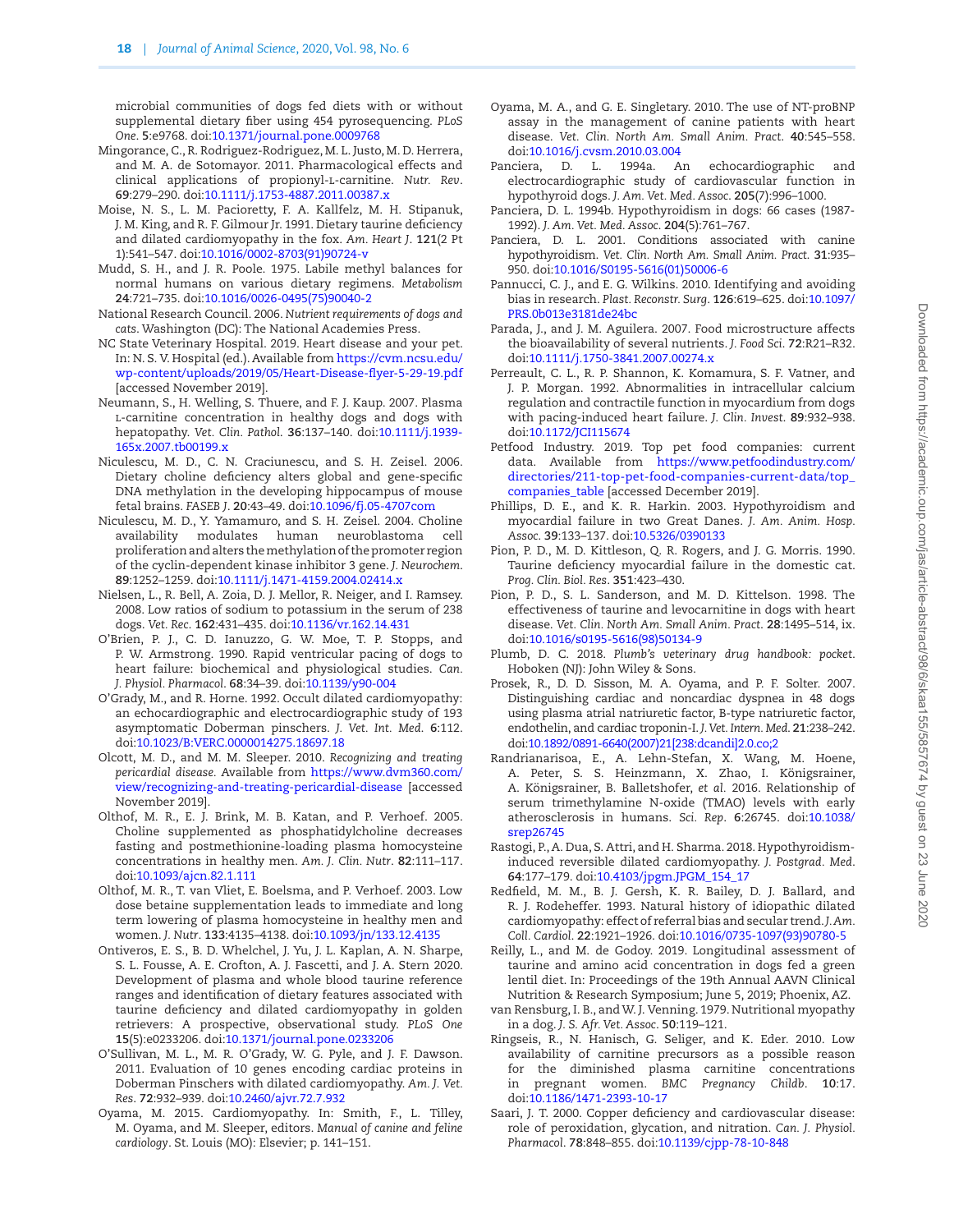- Samipillai, S. S., G. Jagadeesan, S. Ramesh, and P. Arumugam. 2010. Role of taurine and glutathione treatment on lipid peroxidation and antioxidant defense in mercury induced toxicity in rats. *Int. J. Hum. Sci. Tech*. **1**:72–81.
- Sammarco, C. D. 2008. *Breed-specific variations of cardiomyopathy DVM360*. Tinton Falls (NJ): Multimedia Animal Care, LLC.
- Sanderson, S. L. 2006. Taurine and carnitine in canine cardiomyopathy. *Vet. Clin. North Am. Small Anim. Pract*. **36**:1325–43, vii. doi[:10.1016/j.cvsm.2006.08.010](https://doi.org/10.1016/j.cvsm.2006.08.010)
- Sanderson, S. L., K. L. Gross, P. N. Ogburn, C. Calvert, G. Jacobs, S. R. Lowry, K. A. Bird, L. A. Koehler, and L. L. Swanson. 2001. Effects of dietary fat and L-carnitine on plasma and whole blood taurine concentrations and cardiac function in healthy dogs fed protein-restricted diets. *Am. J. Vet. Res*. **62**:1616–1623. doi:[10.2460/ajvr.2001.62.1616](https://doi.org/10.2460/ajvr.2001.62.1616)
- Santilli, R. A., S. Battaia, M. Perego, M. Tursi, E. Grego, C. Marzufero, and P. Gianella. 2017. Bartonella-associated inflammatory cardiomyopathy in a dog. *J. Vet. Cardiol*. **19**:74–81. doi:[10.1016/j.](https://doi.org/10.1016/j.jvc.2016.07.005) [jvc.2016.07.005](https://doi.org/10.1016/j.jvc.2016.07.005)
- Saunders, A. B., and S. G. Gordon. 2015. *Practical tips from cadiologist: heart failure in dogs*. Today's Veterinary Practice. Available from [https://todaysveterinarypractice.com/heart](https://todaysveterinarypractice.com/heart-failure-in-dogs-6-practical-tips-from-cardiologists/﻿)[failure-in-dogs-6-practical-tips-from-cardiologists/](https://todaysveterinarypractice.com/heart-failure-in-dogs-6-practical-tips-from-cardiologists/﻿) [accessed December 2019].
- Schmidt, M. K., C. A. Reynolds, A. H. Estrada, R. Prosek, H. W. Maisenbacher, M. M. Sleeper, and M. A. Oyama. 2009. Effect of azotemia on serum N-terminal proBNP concentration in dogs with normal cardiac function: a pilot study. *J Vet Cardiol*. **11**(Suppl 1):S81–S86. doi:[10.1016/j.jvc.2009.02.001](https://doi.org/10.1016/j.jvc.2009.02.001)
- Schonekess, B. O., M. F. Allard, and G. D. Lopaschuk. 1995. Propionyl l-carnitine improvement of hypertrophied rat heart function is associated with an increase in cardiac efficiency. *Eur. J. Pharmacol*. **286**:155–166. doi[:10.1016/](https://doi.org/10.1016/0014-2999(95)00442-n) [0014-2999\(95\)00442-n](https://doi.org/10.1016/0014-2999(95)00442-n)
- Schwab, U., A. Törrönen, L. Toppinen, G. Alfthan, M. Saarinen, A. Aro, and M. Uusitupa. 2002. Betaine supplementation decreases plasma homocysteine concentrations but does not affect body weight, body composition, or resting energy expenditure in human subjects. *Am. J. Clin. Nutr*. **76**:961–967. doi:[10.1093/ajcn/76.5.961](https://doi.org/10.1093/ajcn/76.5.961)
- Scott-Moncrieff, J. C. 2012. Thyroid disorders in the geriatric veterinary patient. *Vet. Clin. North Am. Small Anim. Pract*. **42**:707–25, vi. doi:[10.1016/j.cvsm.2012.04.012](https://doi.org/10.1016/j.cvsm.2012.04.012)
- Shelnutt, L. M., N. Balakrishnan, J. DeVanna, K. L. Batey, and E. B. Breitschwerdt. 2017. Death of military working dogs due to *Bartonella vinsonii* subspecies berkhoffii genotype III endocarditis and myocarditis. *Mil. Med*. **182**:e1864–e1869. doi:[10.7205/MILMED-D-16-00125](https://doi.org/10.7205/MILMED-D-16-00125)
- Siliprandi, N., F. Di Lisa, and R. Menabo. 1991. Propionyl-lcarnitine: biochemical significance and possible role in cardiac metabolism. *Cardiovasc. Drugs Ther*. **5**(Suppl 1):11–15. doi:[10.1007/bf00128238](https://doi.org/10.1007/bf00128238)
- Simpson, S., M. D. Dunning, S. Brownlie, J. Patel, M. Godden, M. Cobb, N. P. Mongan, and C. S. Rutland. 2016. Multiple genetic associations with Irish wolfhound dilated cardiomyopathy. *Biomed Res. Int*. **2016**:6374082. doi:[10.1155/2016/6374082](https://doi.org/10.1155/2016/6374082)
- Simundić, A. M. 2013. Bias in research. *Biochem. Med. (Zagreb)*. **23**:12–15. doi[:10.11613/bm.2013.003](https://doi.org/10.11613/bm.2013.003)
- Singletary, G. E., N. A. Morris, M. Lynne O'Sullivan, S. G. Gordon, and M. A. Oyama. 2012. Prospective evaluation of NT-proBNP assay to detect occult dilated cardiomyopathy and predict survival in Doberman Pinschers. *J. Vet. Intern. Med*. **26**:1330– 1336. doi[:10.1111/j.1939-1676.2012.1000.x](https://doi.org/10.1111/j.1939-1676.2012.1000.x)
- Sisson, D., W. Thomas, and B. Keene. 2000. Primary myocardial disease in the dog. In: Ettinger, A. S., editor. *Textbook of veterinary internal medicine*. Philadelphia (PA): WB Saunders; p. 874–895.
- Sleeper, M. M., P. S. Henthorn, C. Vijayasarathy, D. M. Dambach, T. Bowers, P. Tijskens, C. F. Armstrong, and E. B. Lankford. 2002. Dilated cardiomyopathy in

juvenile Portuguese Water Dogs. *J. Vet. Intern. Med*. **16**:52–62. doi:[10.1892/0891-6640\(2002\)016<0052:dcijpw>2.3.co;2](https://doi.org/10.1892/0891-6640(2002)016<0052:dcijpw>2.3.co;2)

- Sosa, I., A. H. Estrada, B. D. Winter, K. E. Erger, and T. J. Conlon. 2016. In vitro evaluation of mitochondrial dysfunction and treatment with adeno-associated virus vector in fibroblasts from Doberman Pinschers with dilated cardiomyopathy and a pyruvate dehydrogenase kinase 4 mutation. *Am. J. Vet. Res*. **77**:156–161. doi[:10.2460/ajvr.77.2.156](https://doi.org/10.2460/ajvr.77.2.156)
- Spier, A. W., and K. M. Meurs. 2004. Evaluation of spontaneous variability in the frequency of ventricular arrhythmias in Boxers with arrhythmogenic right ventricular cardiomyopathy. *J. Am. Vet. Med. Assoc*. **224**:538–541. doi:[10.2460/javma.](https://doi.org/10.2460/javma.2004.224.538) [2004.224.538](https://doi.org/10.2460/javma.2004.224.538)
- Spinale, F. G., R. Tanaka, F. A. Crawford, and M. R. Zile. 1992. Changes in myocardial blood flow during development of and recovery from tachycardia-induced cardiomyopathy. *Circulation* **85**:717–729. doi:[10.1161/01.cir.85.2.717](https://doi.org/10.1161/01.cir.85.2.717)
- Spitze, A. R., D. L. Wong, Q. R. Rogers, and A. J. Fascetti. 2003. Taurine concentrations in animal feed ingredients; cooking influences taurine content. *J. Anim. Physiol. Anim. Nutr. (Berl)*. **87**:251–262. doi[:10.1046/j.1439-0396.2003.00434.x](https://doi.org/10.1046/j.1439-0396.2003.00434.x)
- Squadrone, S., P. Brizio, G. Simone, A. Benedetto, G. Monaco, and M. C. Abete. 2017. Presence of arsenic in pet food: a real hazard? *Vet. Ital*. **53**:303–307. doi[:10.12834/VetIt.530.2538.2](https://doi.org/10.12834/VetIt.530.2538.2)
- Sriram, K., W. Manzanares, and K. Joseph. 2012. Thiamine in nutrition therapy. *Nutr. Clin. Pract*. **27**:41–50. doi[:10.1177/](https://doi.org/10.1177/0884533611426149) [0884533611426149](https://doi.org/10.1177/0884533611426149)
- Steenge, G. R., P. Verhoef, and M. B. Katan. 2003. Betaine supplementation lowers plasma homocysteine in healthy men and women. *J. Nutr*. **133**:1291–1295. doi:[10.1093/jn/133.5.1291](https://doi.org/10.1093/jn/133.5.1291)
- Stern, J. A., and Y. Ueda. 2019. Inherited cardiomyopathies in veterinary medicine. *Pflugers Arch*. **471**:745–753. doi[:10.1007/](https://doi.org/10.1007/s00424-018-2209-x) [s00424-018-2209-x](https://doi.org/10.1007/s00424-018-2209-x)
- Steudemann, C., S. Bauersachs, K. Weber, and G. Wess. 2013. Detection and comparison of microRNA expression in the serum of Doberman Pinschers with dilated cardiomyopathy and healthy controls. *BMC Vet. Res*. **9**:12. doi:[10.1186/1746-6148-9-12](https://doi.org/10.1186/1746-6148-9-12)
- Stumpf, D. A., W. D. Parker Jr, and C. Angelini. 1985. Carnitine deficiency, organic acidemias, and Reye's syndrome. *Neurology* **35**:1041–1045. doi:[10.1212/wnl.35.7.1041](https://doi.org/10.1212/wnl.35.7.1041)
- Sugiyama, N., K. Kidouchi, M. Kobayashi, and Y. Wada. 1990. Carnitine deficiency in inherited organic acid disorders and Reye syndrome. *Acta Paediatr. Jpn*. **32**:410–416. doi[:10.1111/](https://doi.org/10.1111/j.1442-200x.1990.tb00854.x) [j.1442-200x.1990.tb00854.x](https://doi.org/10.1111/j.1442-200x.1990.tb00854.x)
- Summerfield, N. J., A. Boswood, M. R. O'Grady, S. G. Gordon, J. Dukes-McEwan, M. A. Oyama, S. Smith, M. Patteson, A. T. French, G. J. Culshaw, *et al.* 2012. Efficacy of pimobendan in the prevention of congestive heart failure or sudden death in Doberman Pinschers with preclinical dilated cardiomyopathy (the PROTECT Study). *J. Vet. Intern. Med*. **26**:1337–1349. doi:[10.1111/j.1939-1676.2012.01026.x](https://doi.org/10.1111/j.1939-1676.2012.01026.x)
- <span id="page-18-0"></span>Suzuki, T. 1967. Electron microscopic study on myocardial lesions in thiamine-deficient rats. *Tohoku J. Exp. Med*. **91**:249– 259. doi[:10.1620/tjem.91.249](https://doi.org/10.1620/tjem.91.249)
- Taylor, R. R., J. W. Covell, and J. Ross, Jr. 1969. Influence of the thyroid state on left ventricular tension-velocity relations in the intact, sedated dog. *J. Clin. Invest*. **48**:775–784. doi[:10.1172/JCI106035](https://doi.org/10.1172/JCI106035)
- Teodoro, J. S., A. P. Rolo, F. V. Duarte, A. M. Simões, and C. M. Palmeira. 2008. Differential alterations in mitochondrial function induced by a choline-deficient diet: understanding fatty liver disease progression. *Mitochondrion* **8**:367–376. doi:[10.1016/j.mito.2008.07.008](https://doi.org/10.1016/j.mito.2008.07.008)
- Tidholm, A., J. Häggström, M. Borgarelli, and A. Tarducci. 2001. Canine idiopathic dilated cardiomyopathy. Part I: aetiology, clinical characteristics, epidemiology and pathology. *Vet. J*. **162**:92–107. doi:[10.1053/tvjl.2001.0571](https://doi.org/10.1053/tvjl.2001.0571)
- Tidholm, A., H. Svensson, and C. Sylven. 1997. Survival and prognostic factors in 189 dogs with dilated cardiomyopathy. *J. Am. Anim. Hosp. Assoc*. **33**:364–368. doi[:10.5326/15473317-33-4-364](https://doi.org/10.5326/15473317-33-4-364)